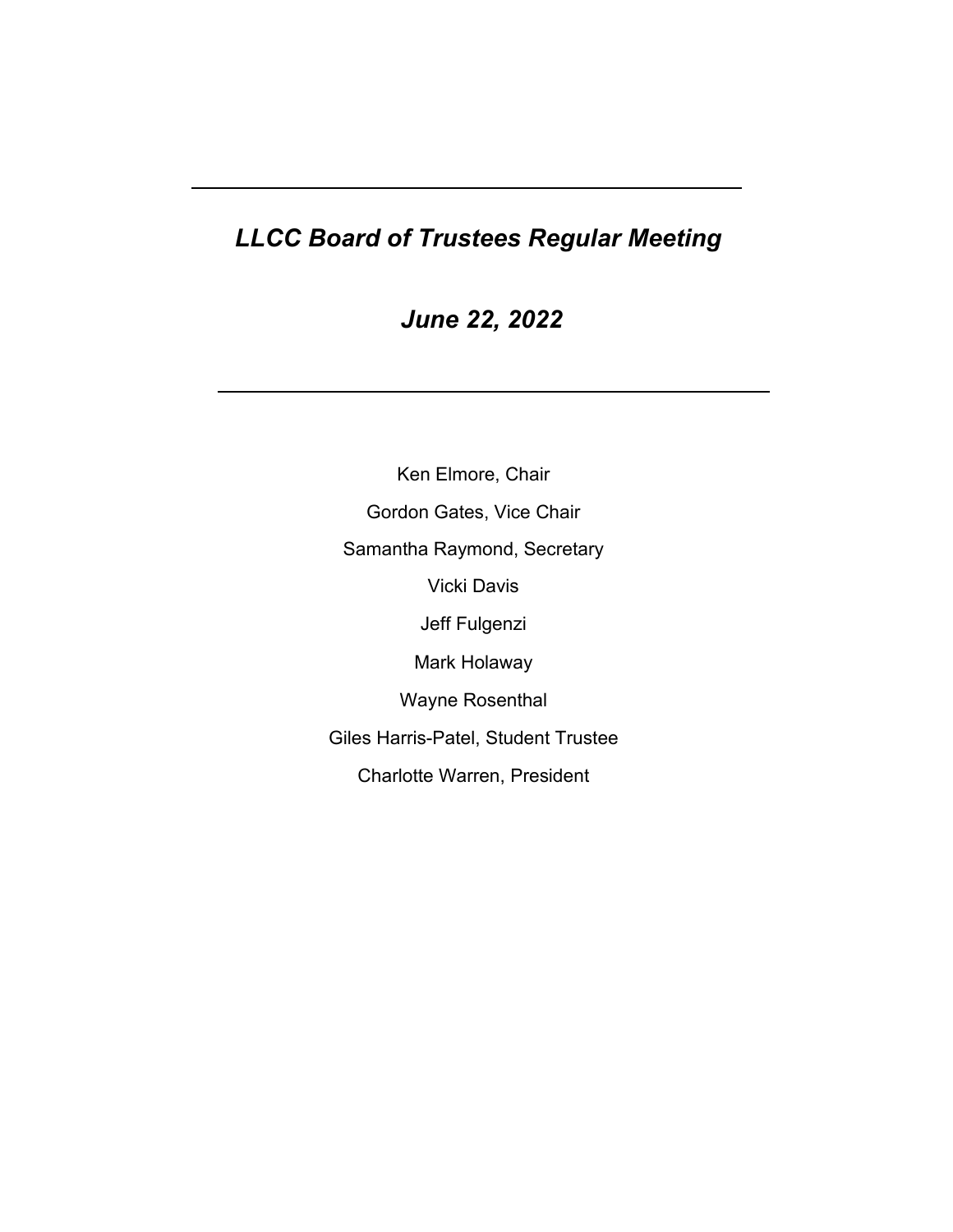# **BOARD OF TRUSTEES LINCOLN LAND COMMUNITY COLLEGE ILLINOIS COMMUNITY COLLEGE DISTRICT #526 AGENDA REGULAR MEETING**

Wednesday, June 22, 2022 5:15 P.M. Lincoln Land Community College Robert H. Stephens Room

# **I. Preliminary Matters**

- A. Roll Call
- B. Pledge of Allegiance
- C. Adoption of Agenda of the June 22, 2022, Meeting
- D. Introductions and Recognitions
- E. Hearing of Citizens

# **II. Consent Agenda**

- A. Approval of Minutes of the Regular Meeting of May 25, 2022
- B. Ratify Payment of All Cash Disbursements for May and the May Treasurer's Report
- C. Out-of-State Travel
	- 1. Ratification of Out-of-State Travel
	- 2. Approval of Out-of-State Travel
- D. Budget/Financial Items
- E. Purchasing
	- 1. FY23 Bookstore Purchases
	- 2. FY23 AT&T Telecommunication Services
- F. Contracts/Agreements
	- 1. Monthly Training Contract/Clinical Agreement Status Report
	- 2. Five-Year Rave Mobile Safety Contract
	- 3. Professional Services Contract
- G. Monthly Grant Status Report
- H. Facility Leases
- I. Construction Items
	- 1. Renovate Millennium and Lower-level Sangamon Contractor Recommendation
	- 2. Water Infiltration Remediation Main Campus Phase 2 Contractor Recommendation
	- 3. Modification of Emergency Deferred Maintenance Capital Project For Exterior Door Security Upgrades – Architect Agreement
	- 4. Medical District Paving Repairs Change Orders
- J. Other Items

# **III. Action Agenda**

- A. Policies
	- 1. Revision to Board Policy 4.4 Customized/Contractual Training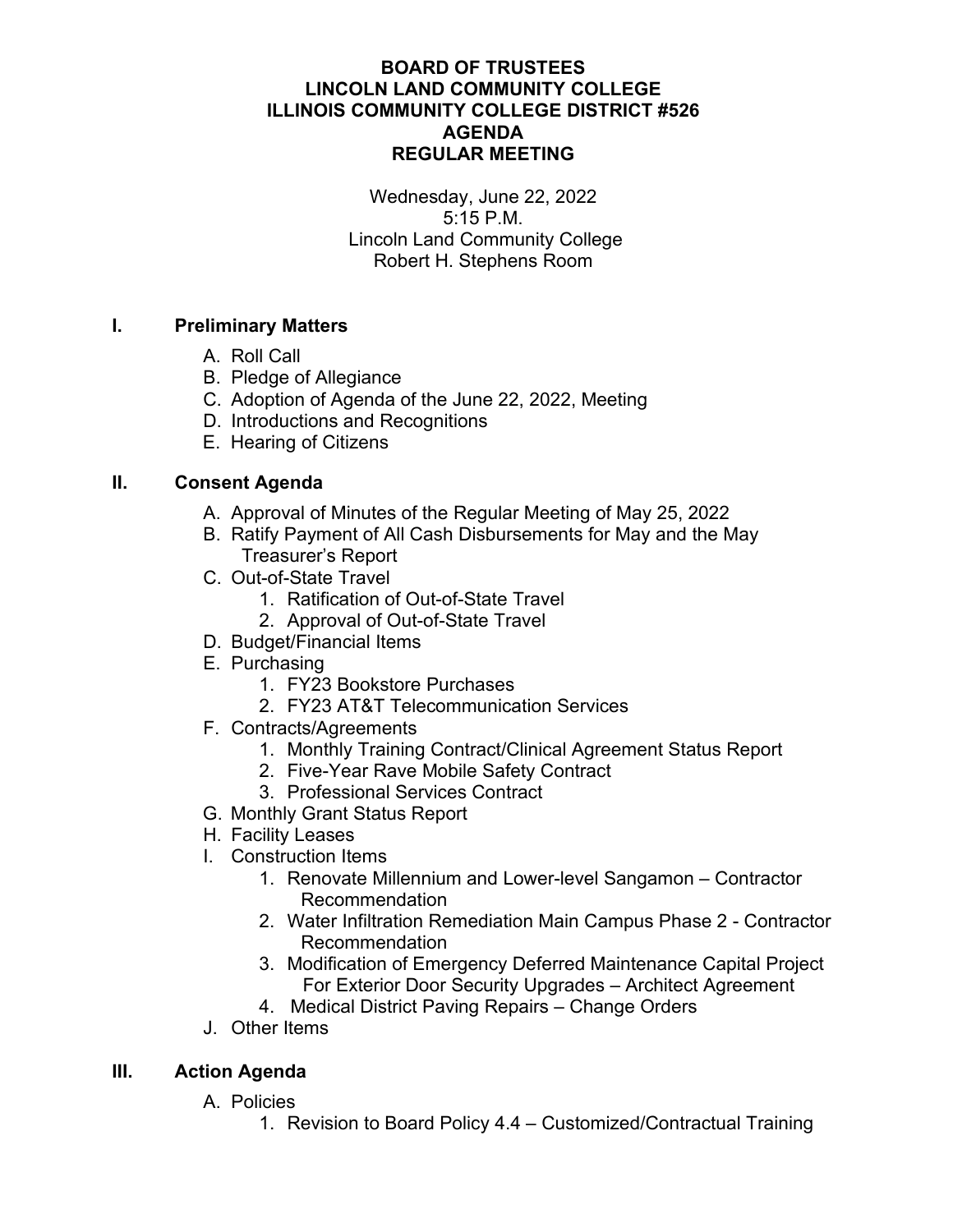- 2. Revision to Board Policy 4.6 Degrees and Certificates
- 3. Revision to Board Policy 5.15 Tuition Rates for Students Attending Other Education Institutions Within the District
- B. Academic Services Division Items
- C. Student Services Division Items
- D. Administrative Services Division Items
- E. Information Technology Items
- F. Executive Division Items

# **IV. Information Items**

- A. Staff Reports
	- 1. Academic Services
	- 2. Student Services
	- 3. Administrative Services
		- a. Position Vacancies and Hires
		- b. Construction Progress Update
		- c. Monthly Financial Report
	- 4. Information Technology
	- 5. Executive Division
		- a. Review of Agenda Master Calendar
- B. President's Report
- C. Report from Faculty Senate
- D. Report from Faculty Association
- E. Report from Professional Staff
- F. Report from Facilities Services Council
- G. Chairman's Report
- H. Secretary's Report
- I. Foundation Report
- J. Other Board Members' Reports

# **V. Strategic Discussion**

# **VI. Executive Session**

- A. Personnel Matters
- B. Pending/Imminent Legal Matters

# **VII. Actions from Open/Executive Session**

A. Approval of Personnel Matters

# **VIII. FY 2023 Budget Workshop**

**IX. Adjournment**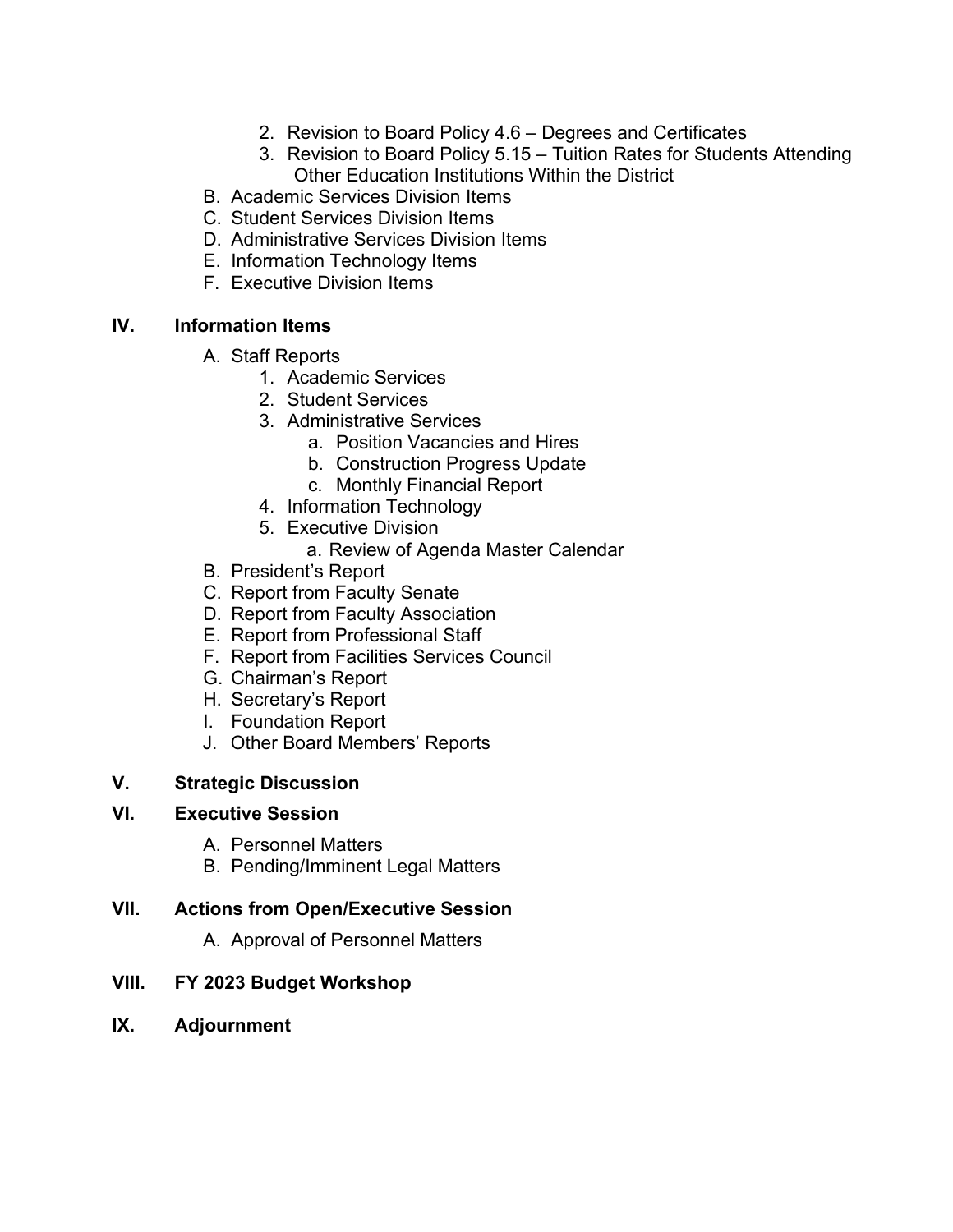*I. Preliminary Matters*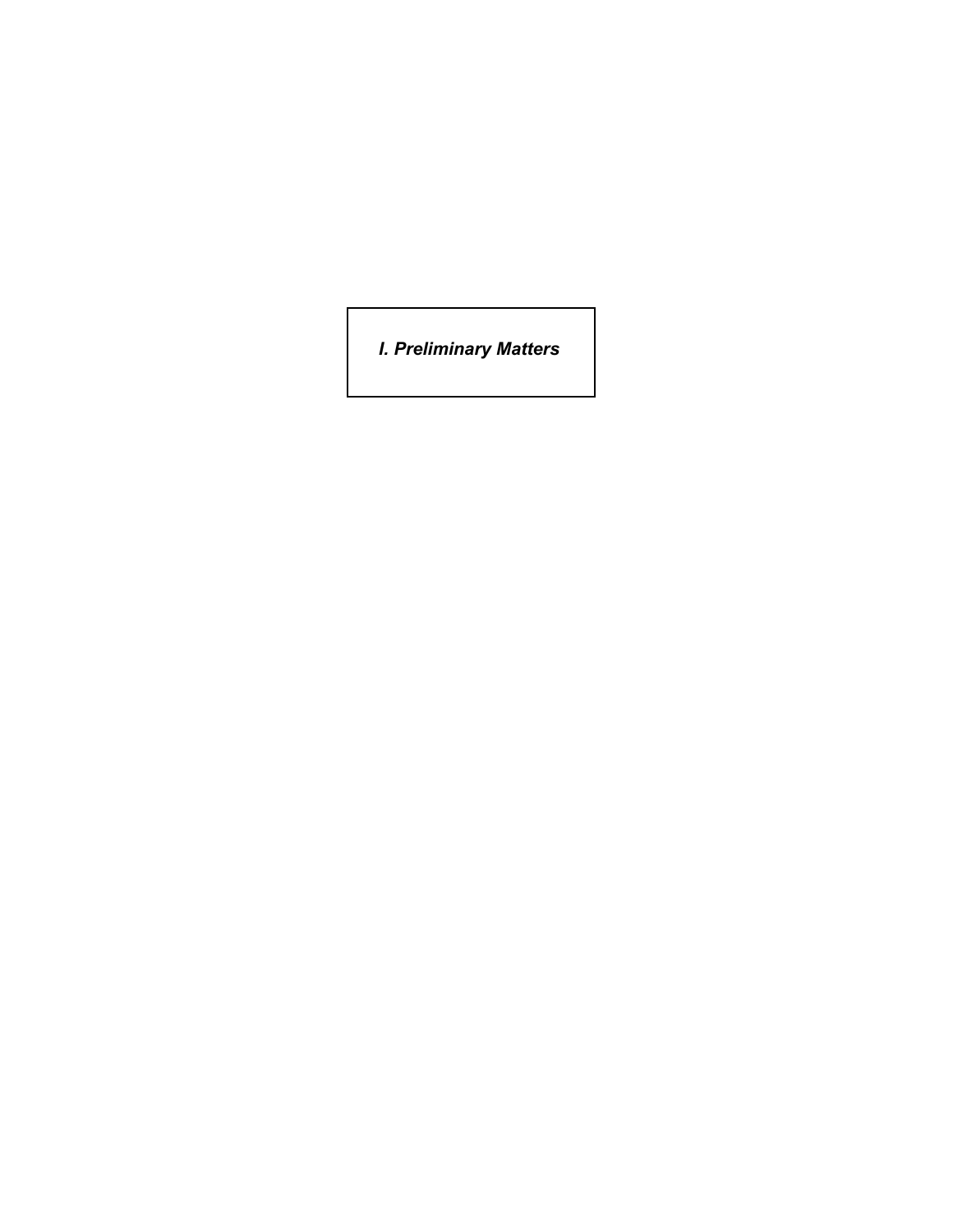*II. Consent Agenda*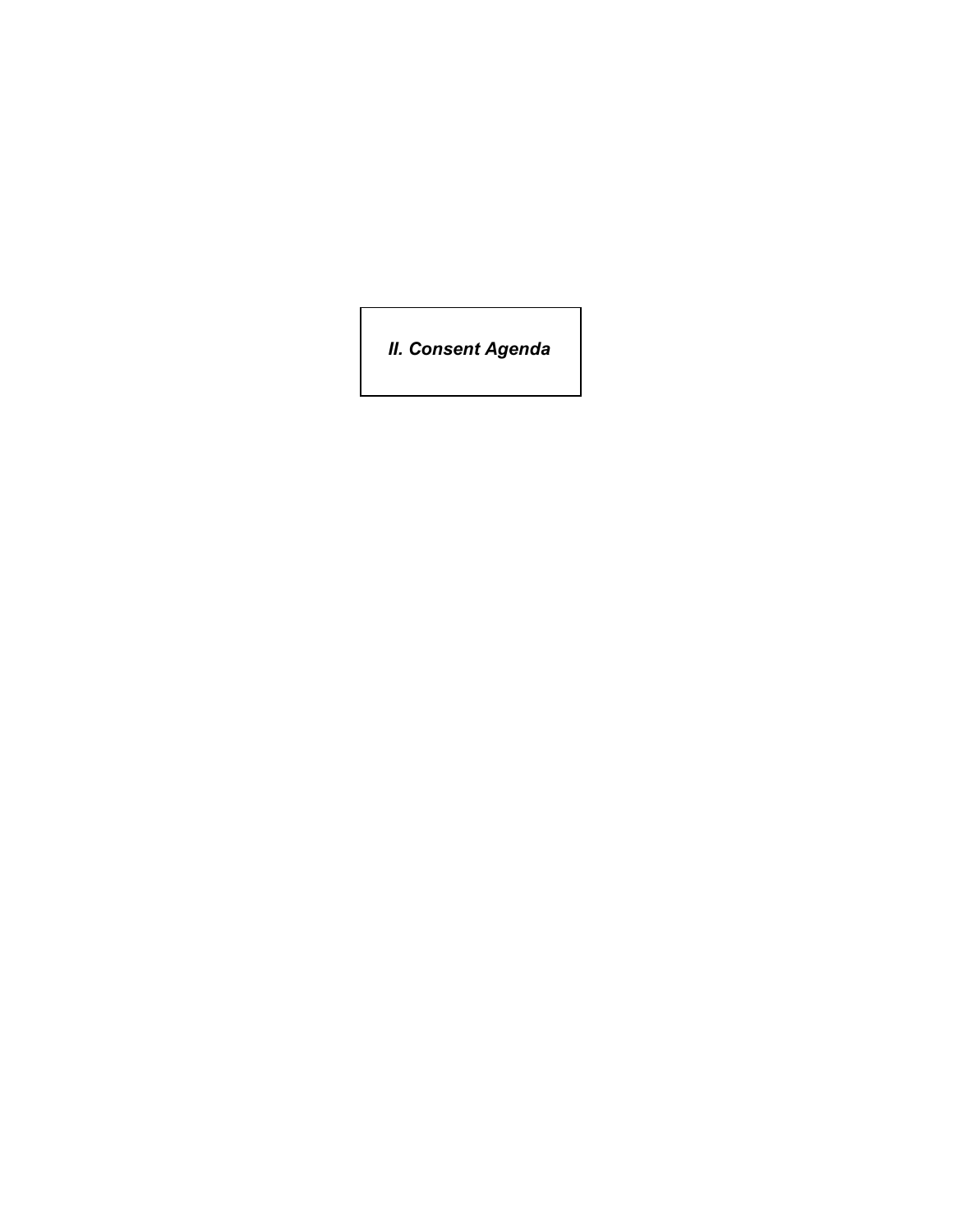- **TO:** Members, LLCC Board of Trustees
- **FROM:** Charlotte J. Warren President
- **SUBJECT:** Ratify Payments of All Cash Disbursements for May and the May Treasurer's Report
- **DATE:** June 22, 2022

In accordance with Lincoln Land Community College Board of Trustees Policy 6.1, the following items are available in the President's Office and Vice President, Administrative Services Office for your review and subsequent action.

- A. The Cash Disbursement Register including the Check Register of bimonthly accounts payable checks, E-commerce refunds, ACH and Wire transactions issued during May, 2022, (payments for purchase order payments, equipment, supplies, lease payments, maintenance agreements, travel in accordance with the Local Government Travel Expense Control Act, employee reimbursements, membership dues, subscriptions, club vouchers, medical claim payments, pre-paid purchase orders, and time sensitive payment due dates – generally, items included under Board Policy 6.6).
- B. The Treasurer's Report for the month ending May 31, 2022.

### **MOTION: Ratify disbursements of the bi-monthly checks, E-commerce refunds, ACH and Wire transactions issued during May 2022 and ratify the May 31, 2022, Treasurer's Report.**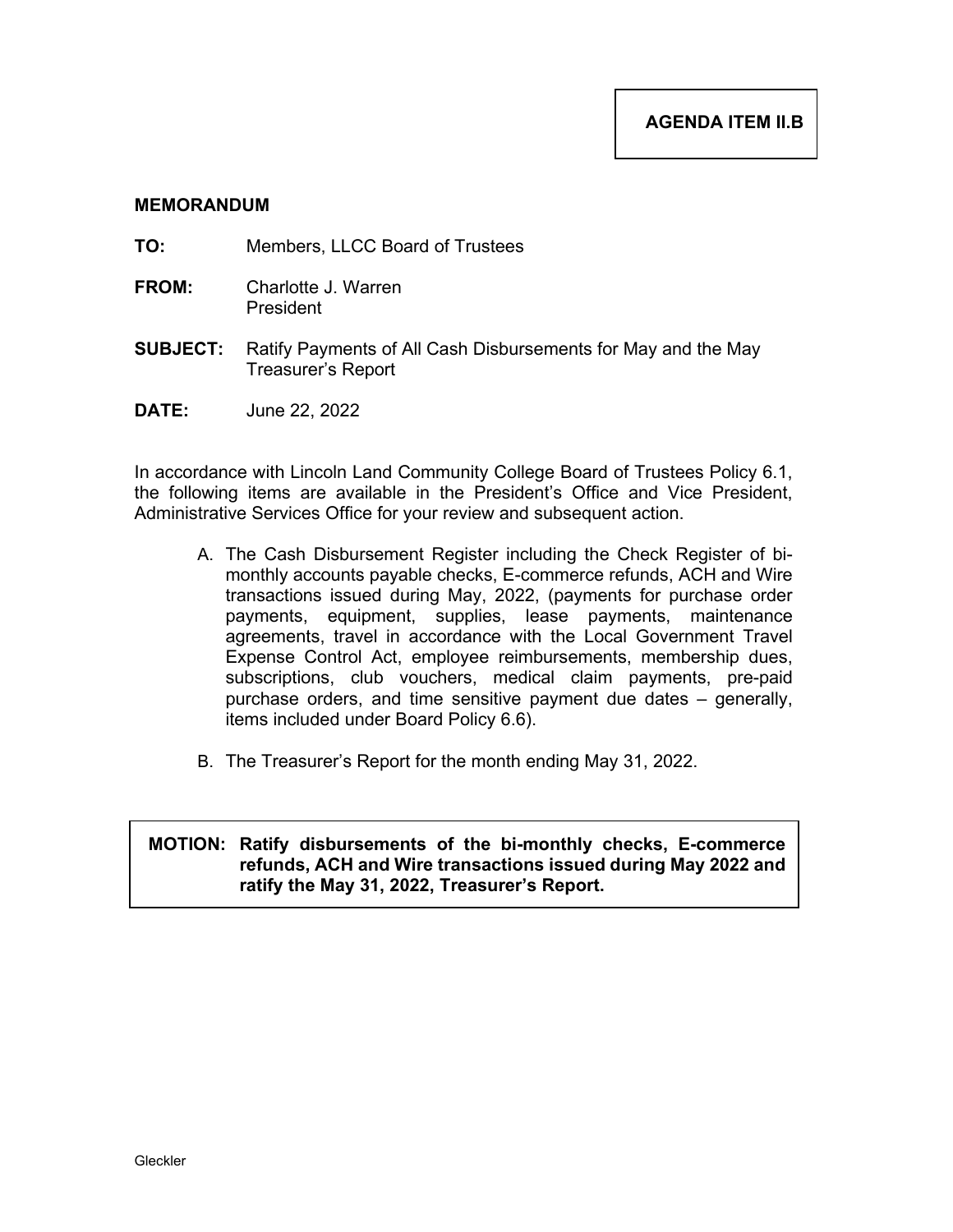- **TO:** Members, LLCC Board of Trustees
- **FROM:** Charlotte J. Warren President
- **SUBJECT:** Approval of Out-of-State Travel
- **DATE:** June 22, 2022

| <b>Name</b>               | <b>Meeting</b>                                                                                   | Location                  | <b>Purpose</b>              | <b>Amount</b> |
|---------------------------|--------------------------------------------------------------------------------------------------|---------------------------|-----------------------------|---------------|
| Warren,<br>Charlotte      | <b>EAB Presidential</b><br>Roundtable for<br>Community<br>Colleges                               | Washington,<br>D.C.       | Professional<br>Development | \$1,605       |
| Warren,<br>Charlotte      | <b>AACC Presidents</b><br>Academy                                                                | Dana Point,<br>CA.        | Professional<br>Development | \$3,500       |
| Smock,<br>Cynthia         | The Neurological<br><b>Society Annual</b><br>Conference                                          | Louisville,<br><b>KY</b>  | Professional<br>Development | \$1,200       |
| Parton,<br>Rebecca        | Instructional<br><b>Technology Council</b><br><b>Distance Education</b><br>Leadership<br>Academy | Reno, NV                  | Professional<br>Development | \$3,103       |
| Longhta,<br>Karie         | Touchnet<br>Conference                                                                           | Kansas City,<br><b>MO</b> | Professional<br>Development | \$2,039       |
| Coffey,<br><b>Nichole</b> | <b>Touchnet</b><br>Conference                                                                    | Kansas City,<br>MO        | Professional<br>Development | \$1,891       |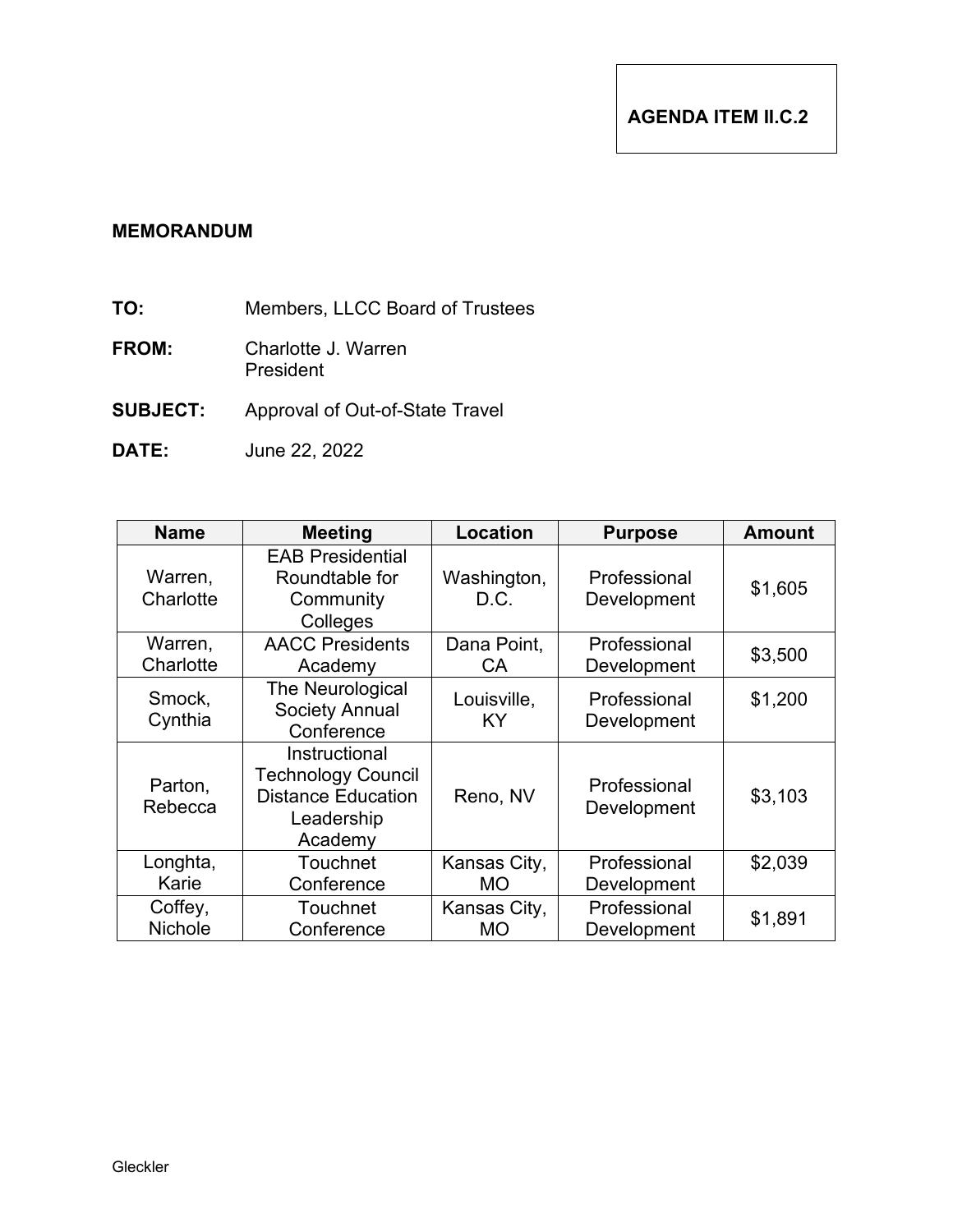**TO:** Members, LLCC Board of Trustees

- **FROM**: Charlotte J. Warren President
- **SUBJECT:** FY23 Bookstore Purchases
- **DATE:** June 22, 2022

Board approval is requested to establish blanket purchase orders for the purchase of items for resale in the bookstore, as well as software maintenance agreements from the following vendors:

| <b>VENDOR</b>                 | <b>PURCHASE</b>                                        | <b>AMOUNT</b> |
|-------------------------------|--------------------------------------------------------|---------------|
| Amazon.com                    | Textbooks/Course materials & merchandise for<br>resale | \$50,000      |
| Assessment Technologies (ATI) | New Nursing course materials for resale                | \$130,000     |
| <b>Black and Company</b>      | Tools for resale                                       | \$35,000      |
| Buckingham Mfg.               | Tools for resale                                       | \$130,000     |
| Careismatic Brands            | Uniforms for resale                                    | \$55,000      |
| Cengage Learning              | Textbooks/Course materials for resale                  | \$225,000     |
| <b>D&amp;H</b> Education      | Technology merchandise for resale                      | \$40,000      |
| Elsevier Science              | New Textbooks/Course Materials for resale              | \$185,000     |
| Matco Tools                   | Merchandise for resale                                 | \$95,000      |
| <b>MBS Textbook Exchange</b>  | POS Hardware/Software Maintenance<br>Agreements        | \$16,000      |
| MBS Textbook Exchange         | Used Textbooks for resale                              | $$90,000*$    |
| McGraw-Hill Global Education  | New Textbooks/Course Materials for resale              | \$240,000     |
| MPS/McMillan                  | New Textbooks/Course Materials for resale              | \$100,000     |
| <b>Pearson Education</b>      | New Textbooks/Course Materials for resale              | \$225,000     |
| W.W. Norton                   | New Textbooks/Course Materials for resale              | \$39,000      |

\* Includes billing for student book buyback

### **Budget Impact:**

Total Funds Requested: \$1,655,000<br>Source of Funds: Bookstore A Projected Revenue: N/A Projected Savings: N/A

Bookstore Auxiliary Funds

### **Student Learning Impact:**

# **How will proposed agenda item impact student learning?**

Providing students with the required course materials is essential for student learning.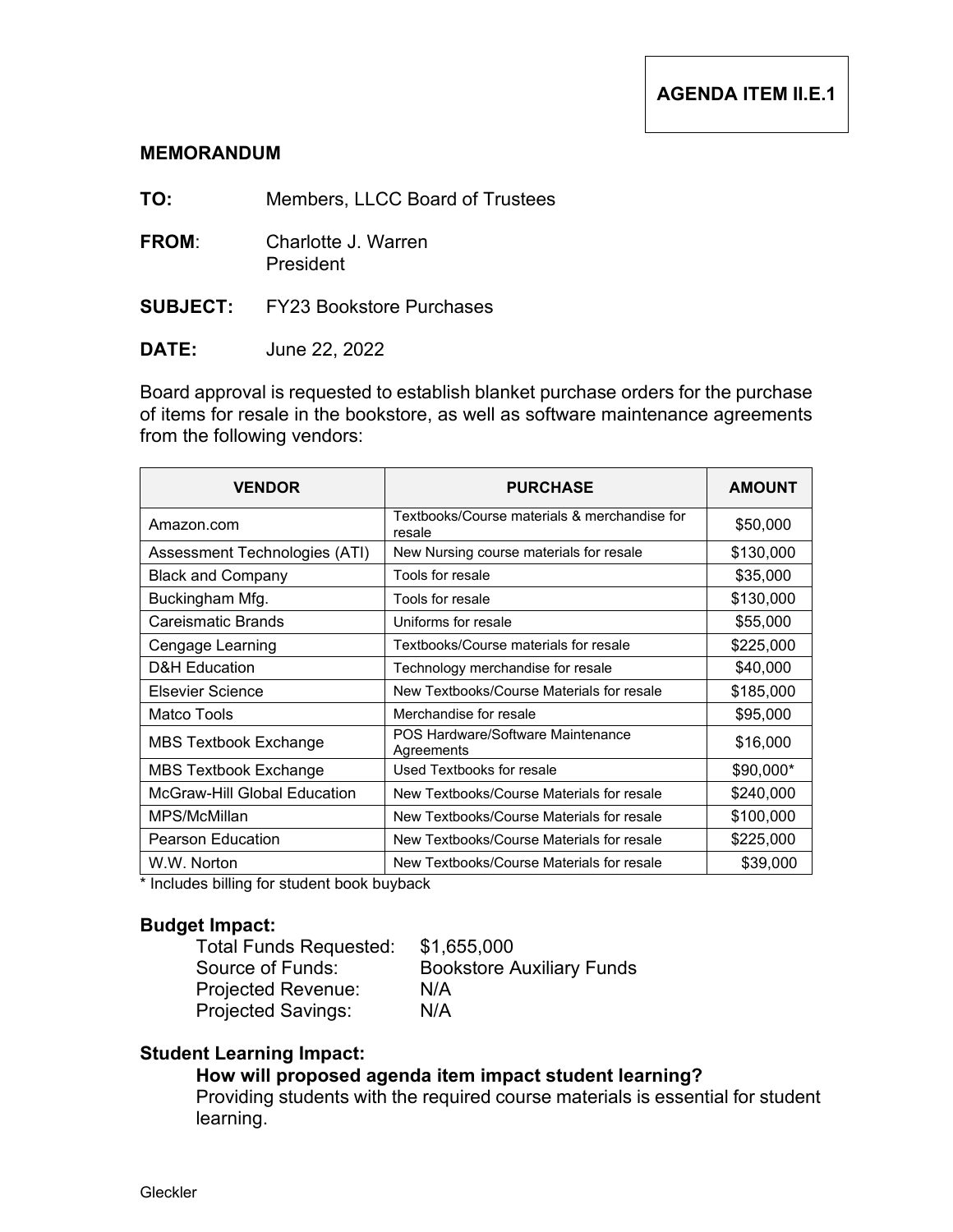# **How will proposed agenda item be measured?**

Learning materials required for class are available for the students to purchase in the LLCC Bookstore.

# **MOTION: Move to approve the establishment of blanket purchase orders for the purchase of textbooks, supplies, and shipping from the listed vendors.**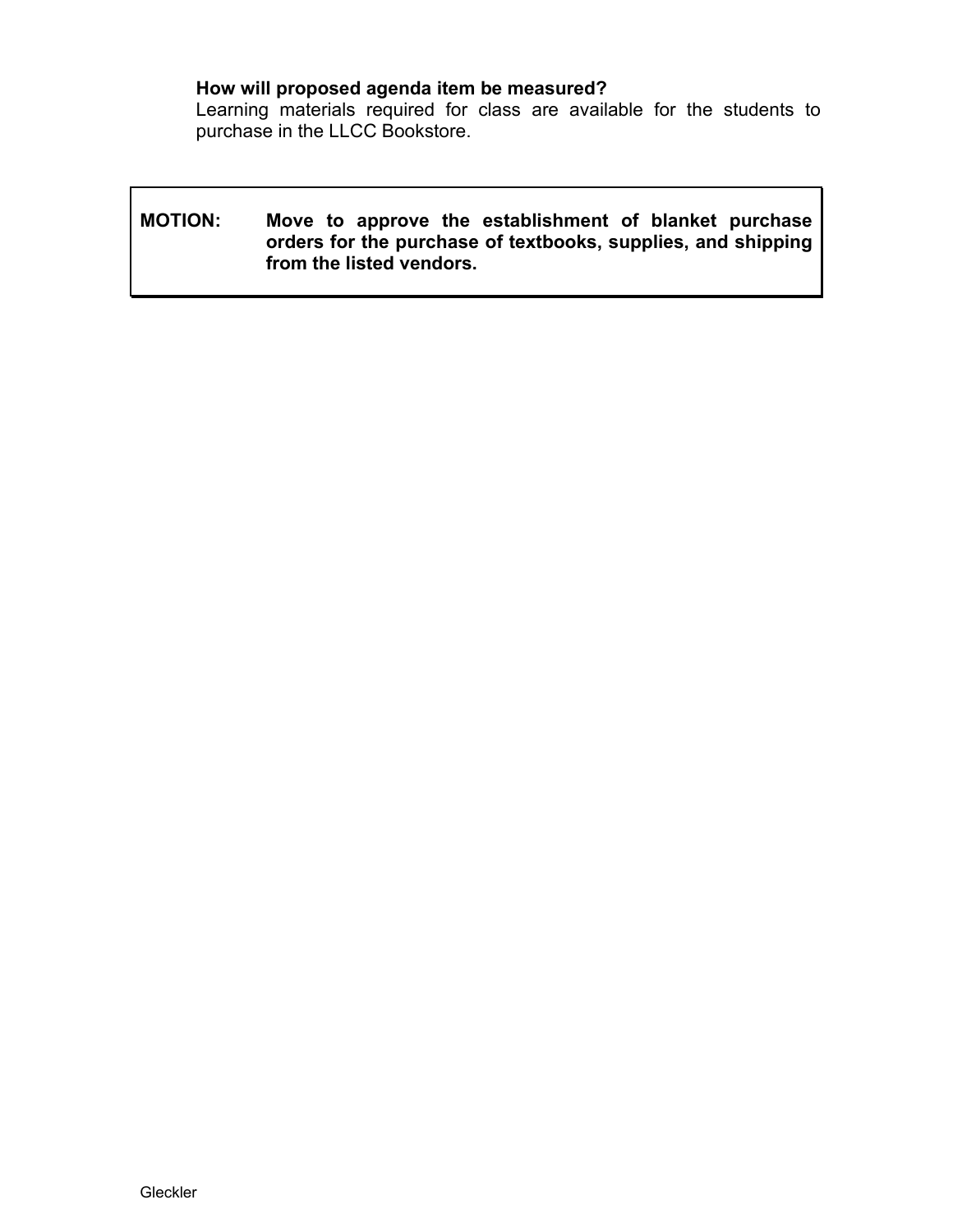- **TO:** Members, LLCC Board of Trustees
- **FROM**: Charlotte J. Warren President
- **SUBJECT:** FY23 AT&T Telecommunication Services
- **DATE:** June 22, 2022

Board approval is requested to establish blanket purchase orders for AT&T telecommunication services for the college.

| <b>Service</b>                            | <b>Amount</b> |
|-------------------------------------------|---------------|
| <b>AT&amp;T Mobility</b>                  | \$9,900       |
| <b>AT&amp;T Mobility Student Hotspots</b> | \$17,600      |
| <b>AT&amp;T Aviation Fire Alarm</b>       | \$1,500       |
| <b>AT&amp;T Aviation Audio Codes</b>      | 675<br>\$     |
| AT&T One Net                              | \$1,500       |
| <b>AT&amp;T Beardstown</b>                | \$1,900       |
| <b>AT&amp;T Long Distance</b>             | \$1,500       |
| <b>AT&amp;T Medical District</b>          | \$3,400       |
| AT&T SIP Trunking-1                       | \$23,000      |
| AT&T SIP Trunking-2                       | \$8,400       |
| Total                                     | \$69,375      |

### **Budget Impact:**

Total Funds Requested: \$69,375 Source of Funds: Operating Fund Projected Revenue: N/A Projected Savings: N/A

### **Student Learning Impact:**

# **How will proposed agenda item impact student learning?**

Core Telecommunication services are vital for all internet-dependent or voice-based learning systems and college operations.

### **How will proposed agenda item be measured?**

Learning systems and college operations being delivered via telecommunication services.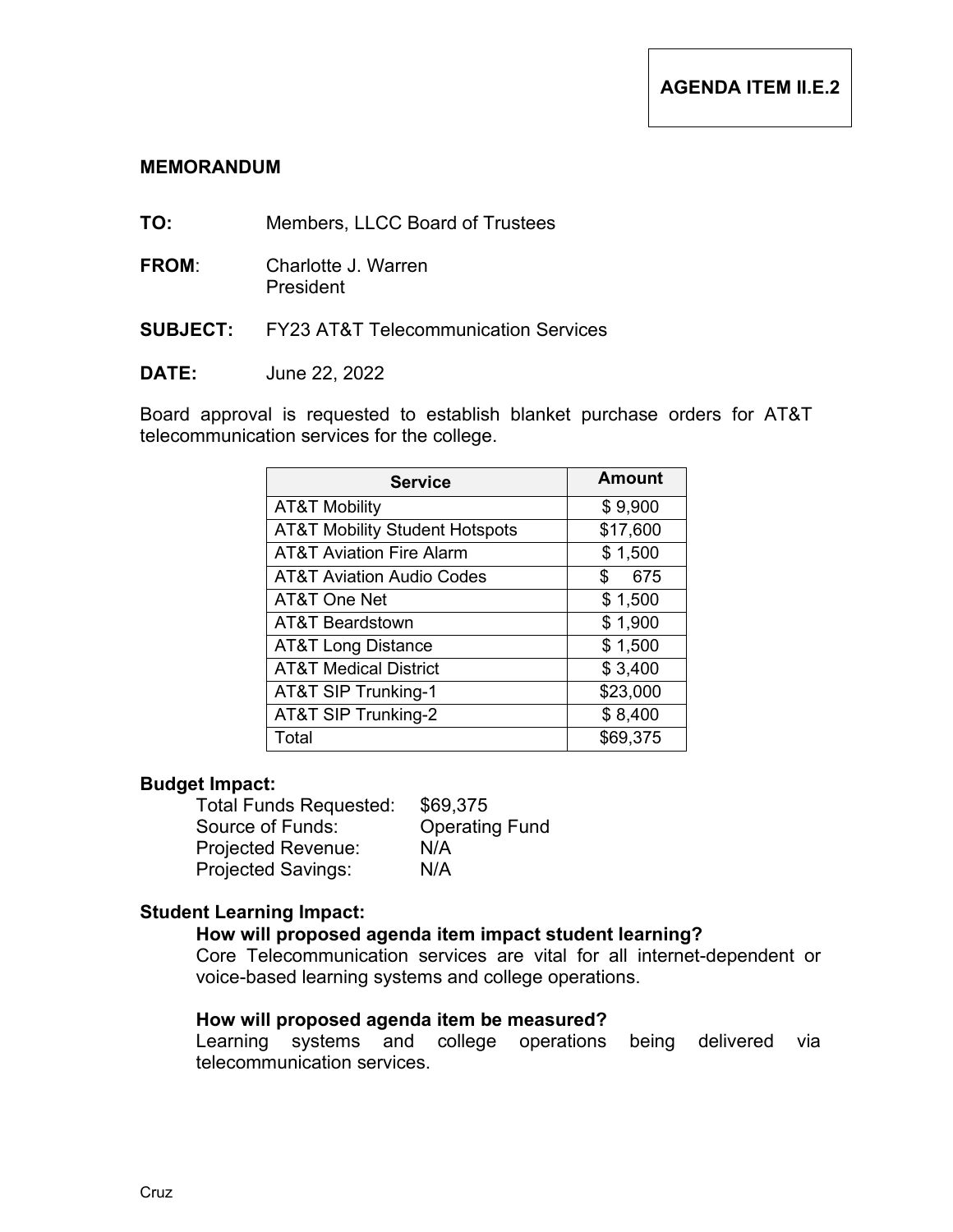**MOTION: Move to approve the establishment of blanket purchase orders for the purchase of telecommunication services from AT&T.**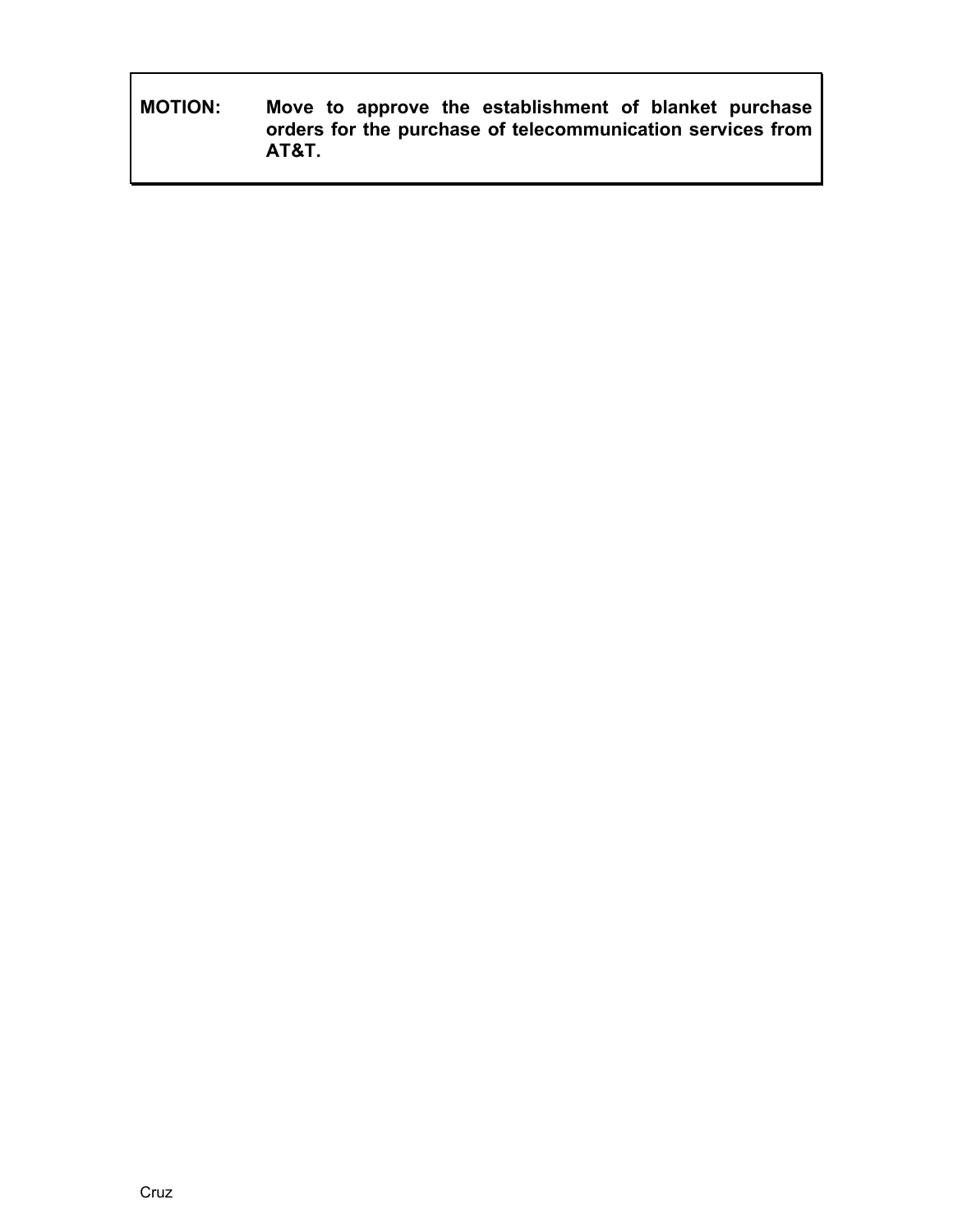**TO:** Members, LLCC Board of Trustees

- **FROM**: Charlotte J. Warren President
- **SUBJECT:** Monthly Training Contract/Clinical Agreement Status Report
- **DATE:** June 22, 2022

The following is the current Training Contract/Clinical Agreement Status Report for LLCC.

The Youth Enrichment Services department has entered into a contract with The Outlet to provide summer College for Kids programming to students from The Outlet and Douglas Prep. Students between the ages of 14 and 17 will attend 4 weeks of College for Kids programming.

The Academic Services Division seeks approval to enter into an articulation agreement with the University of Illinois at Springfield. The agreement will enhance transfer opportunities for LLCC students pursuing further study at the University of Illinois at Springfield.

Lincoln Land Community College seeks approval to enter into the Upward Mobility Program intergovernmental agreement with the State of Illinois. Students who are also employed by the State of Illinois can take courses at LLCC and the State of Illinois will pay their tuition and fees.

# **MOTION: Move to approve the articulation agreement with the University of Illinois at Springfield and the intergovernmental agreement with the State of Illinois for the Upward Mobility Program.**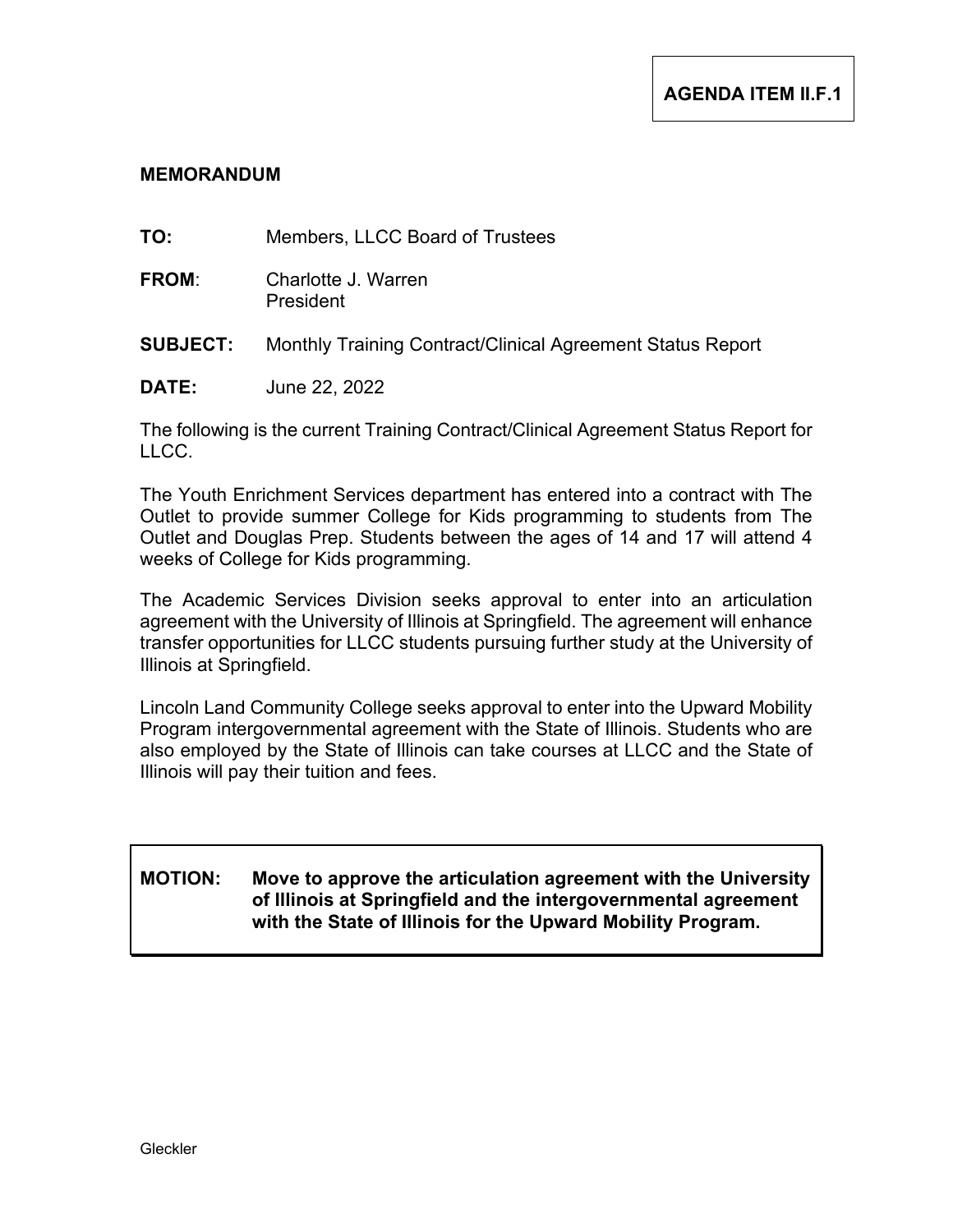| r<br>ı                      |
|-----------------------------|
| ļ.<br>ī<br>ţ                |
|                             |
|                             |
|                             |
|                             |
|                             |
|                             |
| í                           |
|                             |
|                             |
|                             |
|                             |
|                             |
|                             |
|                             |
|                             |
|                             |
|                             |
| I<br><b>Service Service</b> |
|                             |

| <b>Contract Title</b>                                     | <b>Brief Description</b>                                                                                                                                                                                                                                                                           | Contractor | LLCC Dept /<br>Program                                     | Contract<br><b>Total</b> | Term                                              |
|-----------------------------------------------------------|----------------------------------------------------------------------------------------------------------------------------------------------------------------------------------------------------------------------------------------------------------------------------------------------------|------------|------------------------------------------------------------|--------------------------|---------------------------------------------------|
| The Outlet College<br>Programming<br>Contract<br>for Kids | Douglas Prep. Students between the ages of<br>14 and 17 will attend 4 weeks of College for<br>has entered into a contract with The Outlet to<br>College for Kids<br>programming to students from The Outlet and<br>The Youth Enrichment Services department<br>provide summer<br>Kids programming. | The Outlet | Enrichment<br>Community<br>Education/<br>Services<br>Youth | \$9,600                  | through July<br><b>June 13,</b><br>7,2022<br>2022 |
|                                                           |                                                                                                                                                                                                                                                                                                    |            | <b>TOTALS</b>                                              | \$9,600                  |                                                   |

# **CLINICAL SITE, AFFILIATION, ARTICULATION & TRAINING AGREEMENTS CLINICAL SITE, AFFILIATION, ARTICULATION & TRAINING AGREEMENTS**

| <b>Contract Title</b>                                                                   | <b>Brief Description</b>                                                                                                                                                                                                                                                                                               | Contractor                                  | LLCC Dept /<br>Program | Term                                      |
|-----------------------------------------------------------------------------------------|------------------------------------------------------------------------------------------------------------------------------------------------------------------------------------------------------------------------------------------------------------------------------------------------------------------------|---------------------------------------------|------------------------|-------------------------------------------|
| <b>Articulation Agreement</b><br>with the University of<br>Illinois at Springfield      | Services Division seeks<br>with the University of Illinois at Springfield. The<br>agreement will enhance transfer opportunities<br>for LLCC students pursuing further study at the<br>nto an articulation agreement<br>University of Illinois at Springfield.<br>approval to enter in<br>The Academic                  | University of<br>Springfield<br>Illinois at | Academic<br>Services   | through June 21,<br>June 22, 2022<br>2032 |
| State of Illinois Upward<br>Agreement with the<br>Intergovernmental<br>Mobility Program | Lincoln Land Community College seeks<br>approval to enter into the Upward Mobility<br>Students who are also<br>State of Illinois can take<br>Program intergovernmental agreement with the<br>and the State of Illinois will<br>pay their tuition and fees.<br>State of Illinois.<br>employed by the<br>courses at LLCC | State of<br>llinois                         | <b>CCC</b>             | through June 30,<br>July 1, 2022<br>2023  |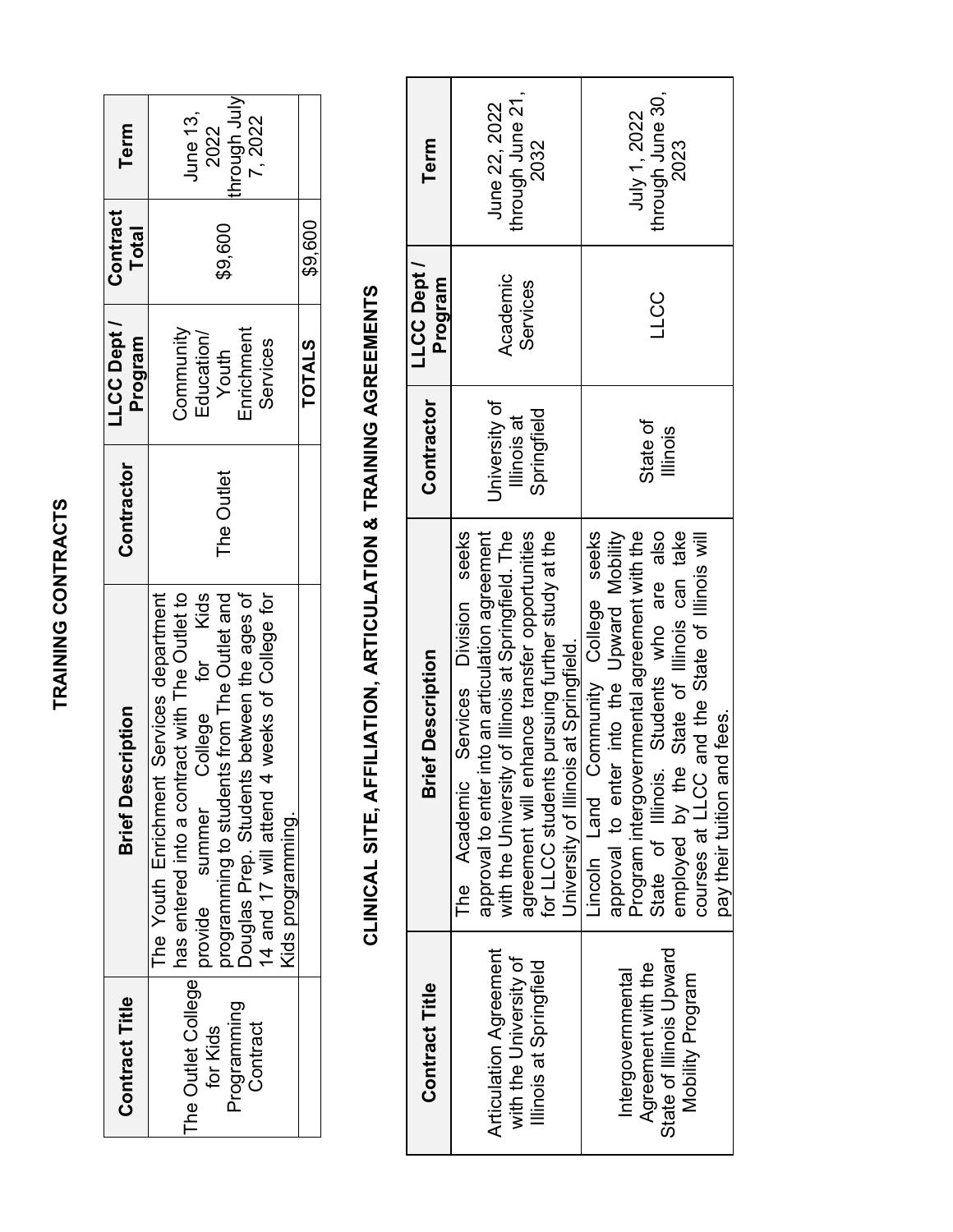- **TO:** Members, LLCC Board of Trustees
- **FROM:** Charlotte J. Warren President
- **SUBJECT:** Five-Year Rave Mobile Safety Contract
- **DATE:** June 22, 2022

Board approval is requested for a five-year services contract for the Rave Mobile Safety emergency communication system in the amount of \$64,405.45. Rave Mobile Safety maintains our emergency communications via text, email, and voice.

A five-year contract offers a discounted annual cost of \$12,881.09, yielding savings of \$ \$8,135.40 over the life of the contract. The college has no plans to migrate to another emergency communication system.

| <b>Fiscal Year</b> | 1-year contract | 5-year contract | <b>Savings</b> |
|--------------------|-----------------|-----------------|----------------|
| FY2023             | \$14,508.17     | \$12,881.09     | \$1,627.08     |
| FY2024             | \$14,508.17     | \$12,881.09     | \$1,627.08     |
| FY2025             | \$14,508.17     | \$12,881.09     | \$1,627.08     |
| FY2026             | \$14,508.17     | \$12,881.09     | \$1,627.08     |
| FY2027             | \$14,508.17     | \$12,881.09     | \$1,627.08     |
| <b>Total</b>       | \$72,540.85     | \$64,405.45     | \$8,135.40     |

### **Budget Impact:**

Total Funds Requested: \$64,405.45<br>Source of Funds: Liability. Pro Projected Revenue: N/A

Liability, Protection, Settlement Projected Savings: \$8,135.40

### **Student Learning Impact:**

# **How will proposed agenda item impact student learning?**

Rave Mobile Safety emergency communication system provides critical means of communication with students in the event of emergency campus closings or actions due to inclement weather or other events.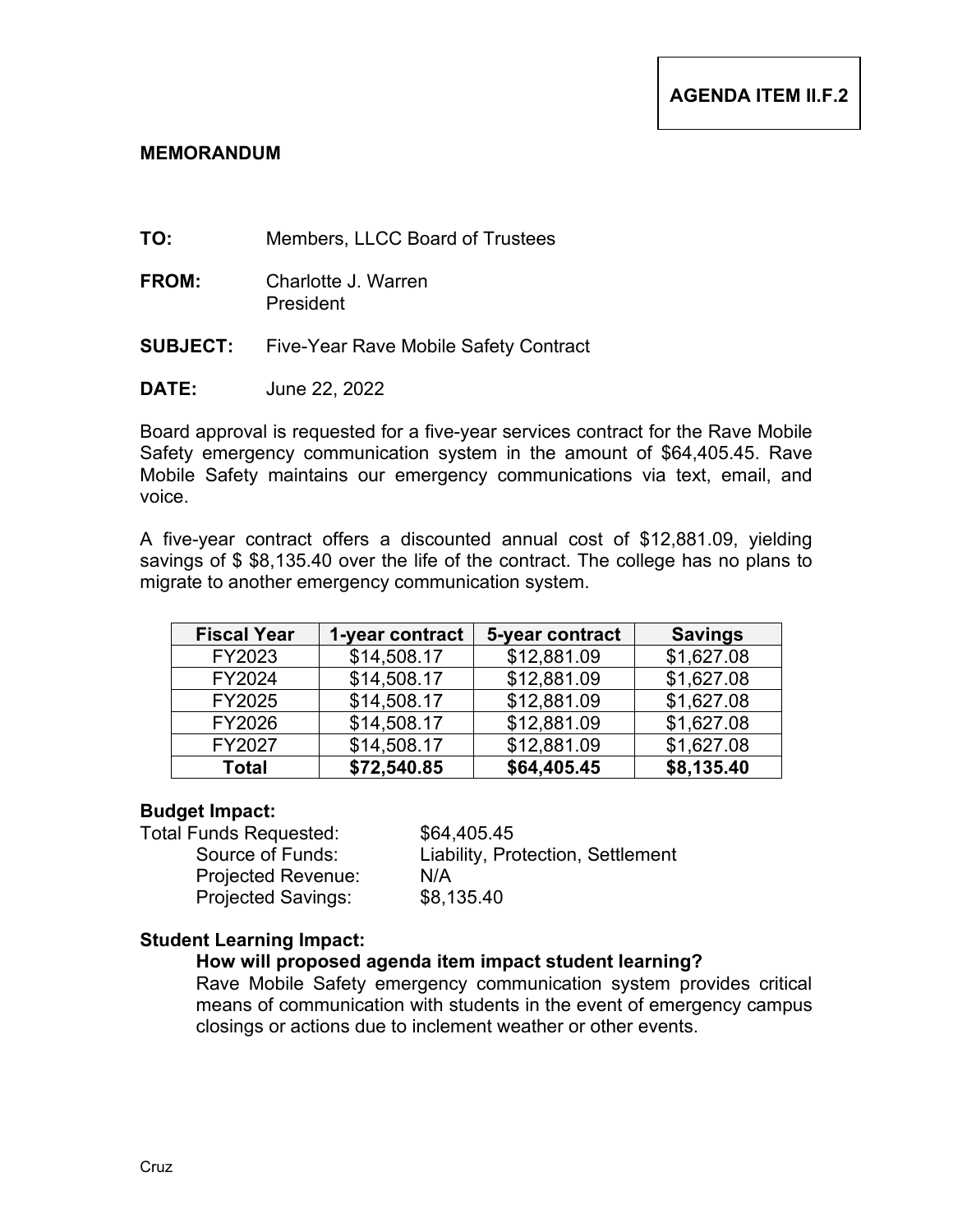# **How will proposed agenda item be measured?**

The college will be able to continue to provide emergency communications to students.

# **MOTION: Move to approve the five-year Rave Mobile Safety services contract at a total cost of \$64,405.40.**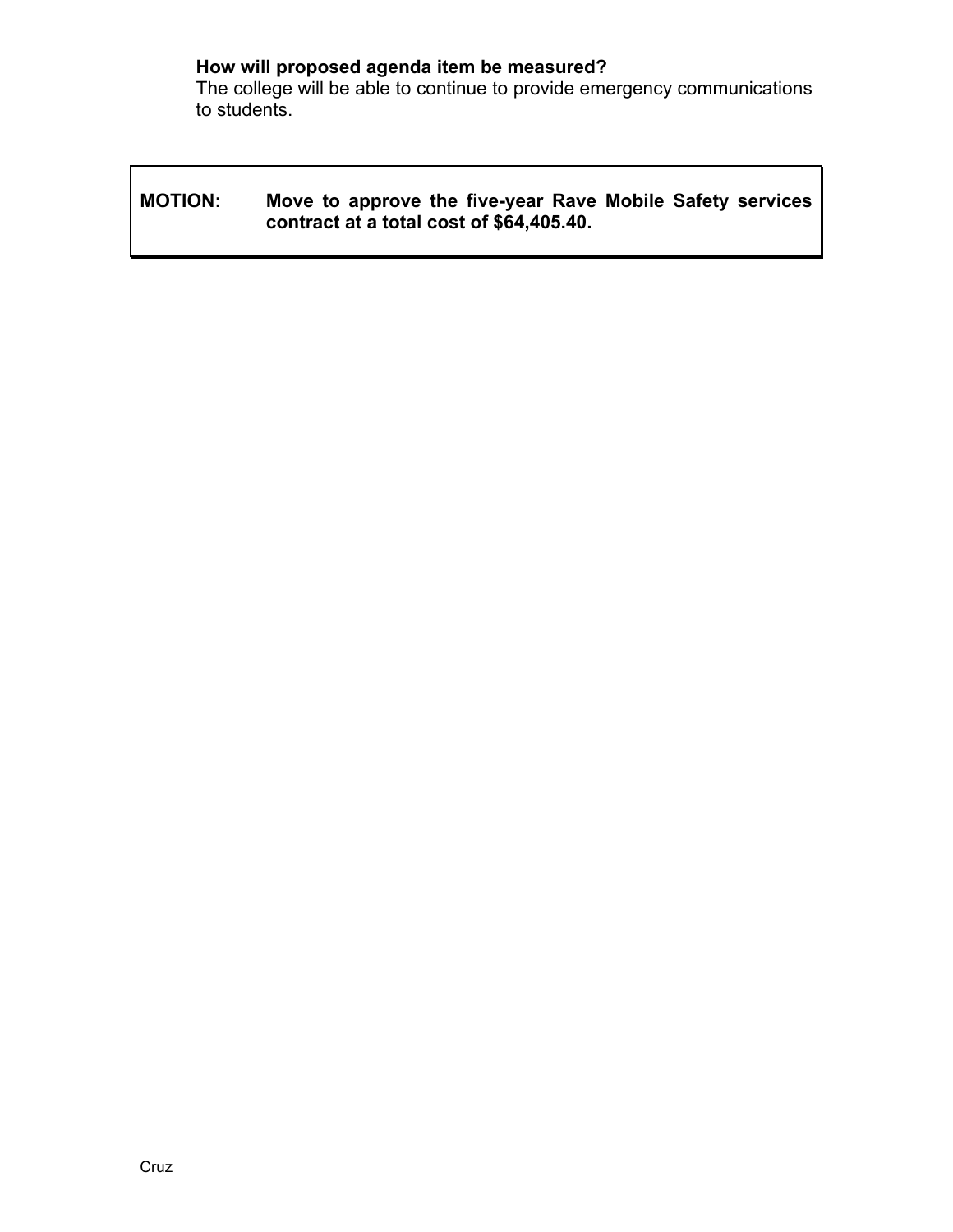- **TO:** Members, LLCC Board of Trustees
- **FROM:** Charlotte J. Warren President
- **SUBJECT:** Professional Services Contract
- **DATE:** June 22, 2022

Under the provisions of the Illinois Public Community College Act, professional services may be acquired by colleges without seeking competitive bids.

We are proposing the continuation of the following contract for Fiscal Year 2023:

• Eric Grenzebach – Brown, Hay and Stephens – Legal Services not to exceed \$175,000 – For Fiscal Year 2023, Attorney Grenzebach requests that fees reflect a \$10.00/hour rate increase for Partner Rate, a \$5.00/hour rate increase for Associate Attorney and no increase for Paralegal, which would make the Partner Rate \$245.00/hour, Associate Attorney rate \$172.50/hour, and Paralegal rate \$100.00/hour. Brown, Hay and Stephens have been paid \$88,794 to date for services during Fiscal Year 2022; services for June have not yet been paid.

Therefore, the following motion is recommended.

**MOTION: Move to approve the Fiscal Year 2023 Professional Service Contract for Eric Grenzebach – Legal Services, not to exceed \$175,000.**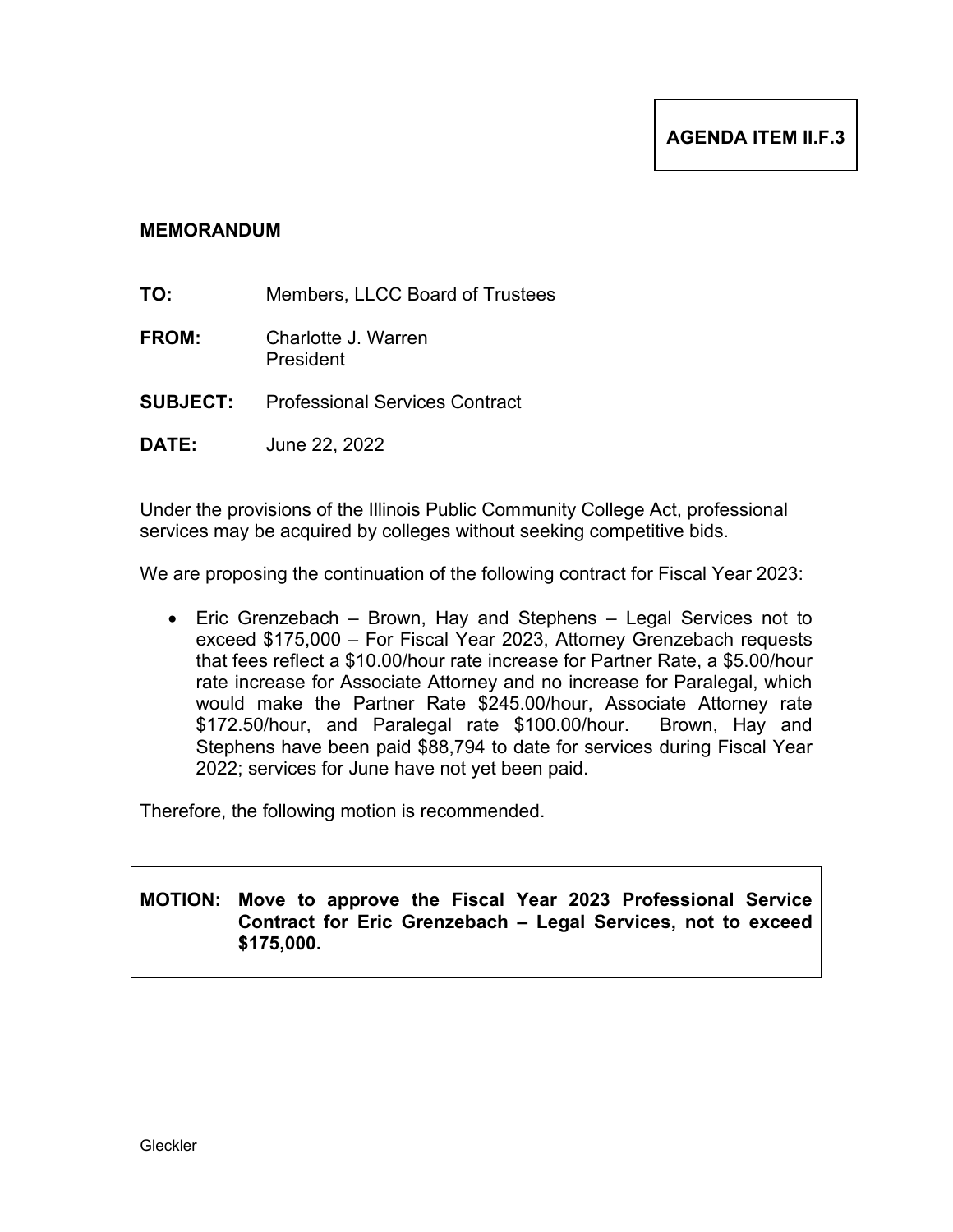**TO:** Members, LLCC Board of Trustees

- **FROM**: Charlotte J. Warren President
- **SUBJECT:** Monthly Grant Status Report
- **DATE:** June 22, 2022

Attached is the current Grant Status Report for LLCC. It includes all grant requests submitted and accepted during the month of June. It also includes a brief description of the purpose for which the funding is, or has been, solicited.

The Students Success Department seeks ratification for the application for the FY2023 Illinois Cooperative Work Study Program Grant. If awarded, funds will be used to reimburse employers for student wages earned as paid participants of the Cooperative Work Study Program.

The Academic Services Division seeks ratification for the FY2023 Carl D. Perkins Grant. The funding from this award continues to support Career and Technical Education programs and development at LLCC.

The Applied and Emerging Technologies Department seeks ratification for the award of the Highway Construction Careers Training Program Grant for fiscal year 2023. The program works to upgrade student skill levels to provide a successful transition into a trade apprenticeship program, which in turn meets the demands of the construction trade industry.

The Adult Education Department seeks ratification for the application for the FY2023 Adult Education and Family Literacy Program Grant. If awarded, funds will provide adult education and literacy education to students in the LLCC District.

The Adult Education Department seeks ratification for the application of the FY2023 Integrated English Language and Civics Adult Education Grant. If awarded, the funds will be used to support Adult Basic Education and English as a Second Language students at LLCC.

The Adult Education Department seeks ratification for the application for the FY2023 Illinois Secretary of State Adult Volunteer Literacy Program Grant. If awarded, the funds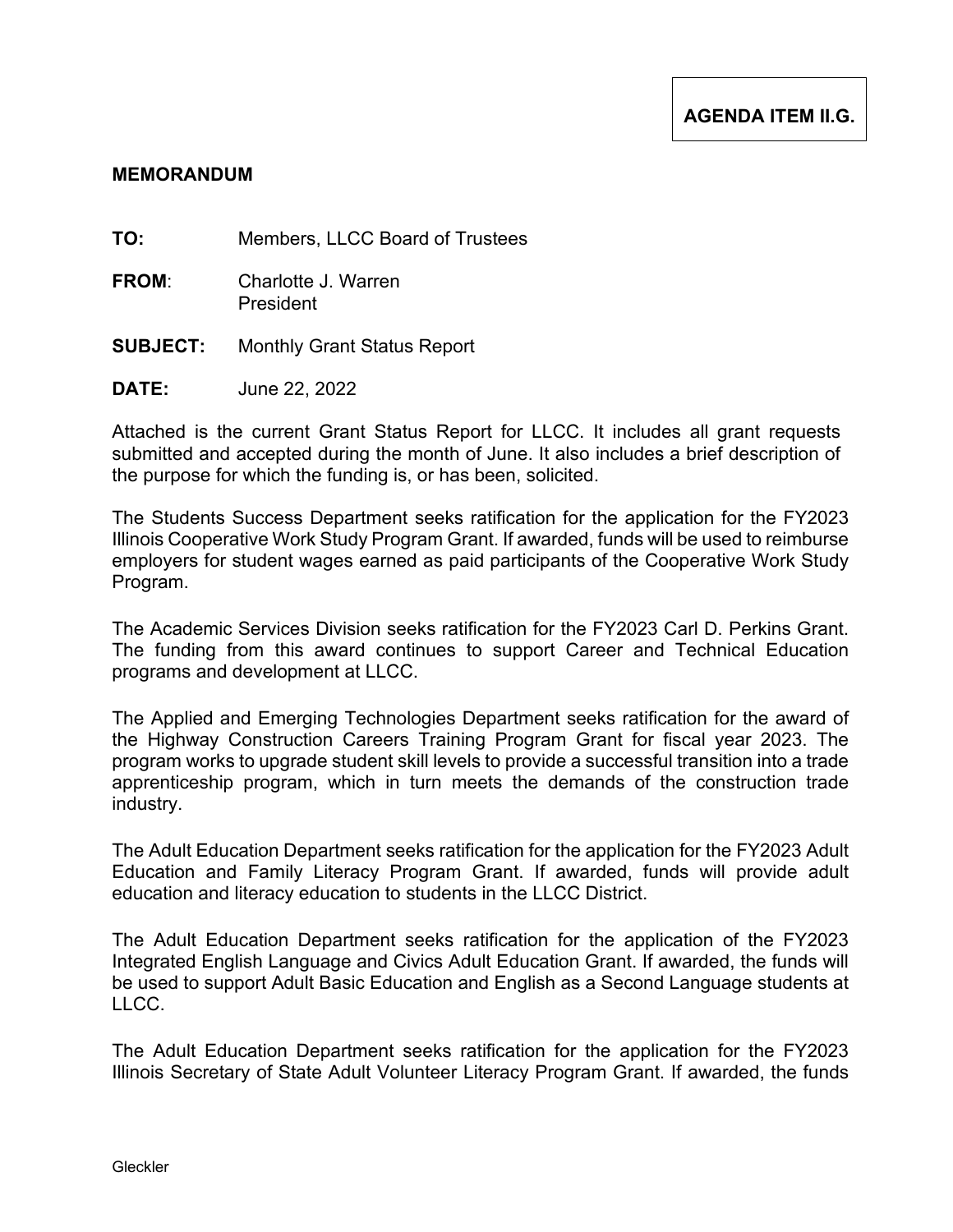will be used to support Adult Basic Education and English as a Second Language students at LLCC.

The Workforce Equity Initiative Program has been awarded a supplemental grant through the Illinois Community College Board and the Lumina Foundation. The funds will be used to support employment connections in conjunction with the ongoing Workforce Equity Initiative Grant.

The Early Childhood Education Program has been awarded the Early Childhood Access Consortium for Equity Grant. The funds will be utilized to strengthen the LLCC Early Childhood Education Program, provide wraparound support for students, and enable childcare workers in the district an opportunity and incentive for furthering their certifications and/or degree in Early Childhood Education.

The Academic Services Division seeks ratification for the Strengthening Community Colleges Consortium Training Grant. The funds will be used to support Competency Based Education exploration and student success in an Integrated Media Design program.

The Applied and Emerging Technologies Department seeks ratification for the application for the Aviation Maintenance Technical Workers Workforce Development Grant Program. If awarded, funds will be used to enhance training and student completion and equity in the Aviation Program.

**MOTION: Move to ratify the FY2023 Illinois Cooperative Work Study Grant in the amount of \$30,000; the FY2023 Carl D. Perkins Grant in the amount of \$437,163; the FY2023 Highway Construction Careers Training Program Grant in the amount of \$520,376; the FY2023 Adult Education and Literacy Program Grant in the amount of \$436,845; the FY2023 Integrated English Language and Civics Adult Education Grant in the amount of \$90,165; the FY2023 Illinois Secretary of State Volunteer Literacy Program Grant in the amount of \$65,794; ratify the Workforce Equity Initiative Employment Connection Project Grant in the amount of \$35,000; ratify the Early Childhood Access Consortium for Equity Grant in the amount of \$648,087; ratify the Strengthening Community Colleges Consortium Training Grant in the amount of \$540,000 and ratify the Aviation Maintenance Technical Workers Workforce Development Grant Program in the amount of \$500,000.**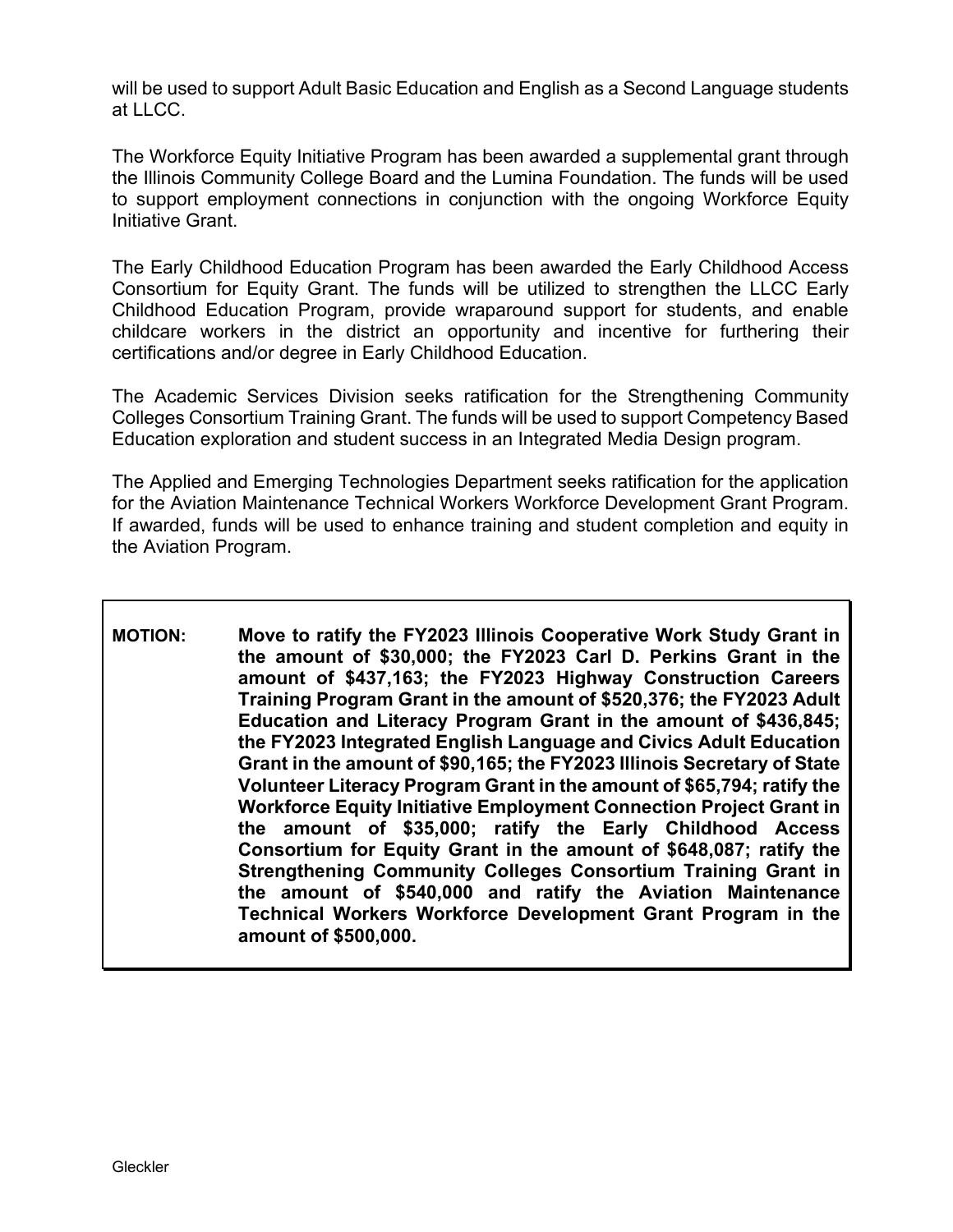|                                                                                        | ပ                                                                                                                                                                                                                                                                                                                                                                                                    | RANT SUMMARY<br>June 2022                     |                                                                    |                                                    |                             |           |                                                    |
|----------------------------------------------------------------------------------------|------------------------------------------------------------------------------------------------------------------------------------------------------------------------------------------------------------------------------------------------------------------------------------------------------------------------------------------------------------------------------------------------------|-----------------------------------------------|--------------------------------------------------------------------|----------------------------------------------------|-----------------------------|-----------|----------------------------------------------------|
| Grant Title                                                                            | <b>Brief Description</b>                                                                                                                                                                                                                                                                                                                                                                             | Grantor                                       | Department /<br>Program<br><b>LLCC</b>                             | Monetary<br>Request<br><b>LLCC</b><br><b>Total</b> | <b>Match</b><br><b>LLCC</b> | Submitted | Term                                               |
| Cooperative Work<br>FY2023 Illinois<br>Study Grant                                     | The Students Success Department seeks<br>ratification for the application for the FY2023<br>If awarded, funds will be used to reimburse<br>Illinois Cooperative Work Study Program Grant.<br>employers for student wages earned as paid<br>participants of the Cooperative Work Study<br><b>Success</b><br>Students<br>Program.<br>The                                                               | Higher Education<br>Illinois Board of         | Services/<br><b>Success</b><br>Student<br>Student                  | \$30,000                                           | \$O                         | Yes       | July 1, 2022<br>August 31,<br>through<br>2023      |
| FY2023 Carl D.<br>Perkins Grant                                                        | seeks<br>ratification for the FY2023 Carl D. Perkins Grant.<br>The funding from this award continues to support<br>Career and Technical Education programs and<br>Services Division<br>development at LLCC.<br>The Academic                                                                                                                                                                          | College Board<br>Community<br>lllinois        | Academic<br>Services                                               | \$437,163                                          | œ                           | Yes       | July 1, 2022<br>June 30,<br>through<br>2023        |
| FY2023 Highway<br>Careers Training<br>Program Grant<br>Construction                    | Technologies<br>৳<br>Program Grant for fiscal year 2023. The program<br>the Highway Construction Careers Training<br>$\omega$<br>successful transition into a trade apprenticeship<br>program, which in turn meets the demands of the<br>works to upgrade student skill levels to provide<br>Department seeks ratification for the award<br>The Applied and Emerging<br>construction trade industry. | Department of<br>Transportation<br>lllinois   | Technologies<br>Applied and<br>Academic<br>Emerging<br>Services/   | \$520,376                                          | œ                           | Yes       | July 1, 2022<br>June 30,<br>through<br>2023        |
| Literacy Program<br>Education and<br>FY2023 Adult<br>Grant                             | seeks<br>Adult Education and Family Literacy Program<br>ratification for the application for the FY2023<br>adult<br>크.<br>education and literacy education to students<br>Grant. If awarded, funds will provide<br>Department<br>The Adult Education<br>the LLCC District.                                                                                                                           | College Board<br>Community<br>lllinois        | and Literacy<br>Education<br>Academic<br>Services/<br><b>Adult</b> | \$436,845                                          | œ                           | Yes       | July 1, 2022<br>June 30,<br>through<br>2023        |
| English Language<br><b>Education Grant</b><br>and Civics Adult<br>Integrated<br>FY2023 | seeks<br>Integrated English Language and Civics Adult<br>Education Grant. If awarded, the funds will be<br>ratification for the application of the FY2023<br>used to support Adult Basic Education and<br>$\vec{a}$<br>English as a Second Language students<br>The Adult Education Department<br>LLCC.                                                                                              | College Board<br>Community<br><b>Illinois</b> | and Literacy<br>Education<br>Academic<br>Services/<br><b>Adult</b> | \$90,165                                           | œ                           | Yes       | July 1, 2022<br><b>June 30,</b><br>through<br>2023 |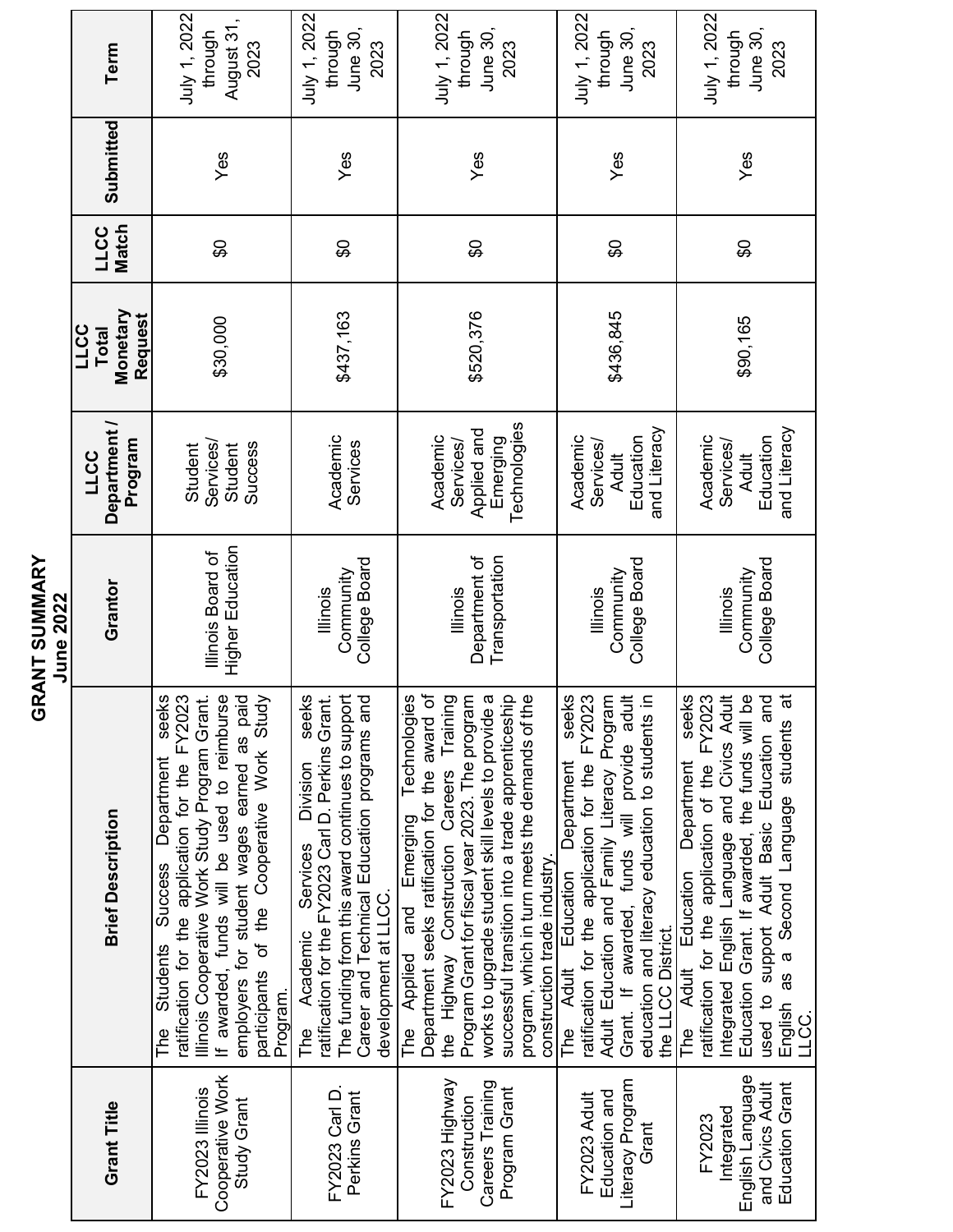|                                   | July 1, 2022<br>June 30,<br>through<br>2023                                                                                                                                                                                                                                                                          | May 1, 2022<br>August 31,<br>through<br>2023                                                                                                                                                                                                                                                        | August 1,<br>June 30,<br>through<br>2024<br>2021                                                                                                                                                                                                                                                                                                                                                                                     | September<br>October 1,<br>30, 2026<br>through<br>2022                                                                                                                                                                                                                      | October 1,<br>September<br>30, 2023<br>through<br>2022                                                                                                                                                                                                                                                                               |             |
|-----------------------------------|----------------------------------------------------------------------------------------------------------------------------------------------------------------------------------------------------------------------------------------------------------------------------------------------------------------------|-----------------------------------------------------------------------------------------------------------------------------------------------------------------------------------------------------------------------------------------------------------------------------------------------------|--------------------------------------------------------------------------------------------------------------------------------------------------------------------------------------------------------------------------------------------------------------------------------------------------------------------------------------------------------------------------------------------------------------------------------------|-----------------------------------------------------------------------------------------------------------------------------------------------------------------------------------------------------------------------------------------------------------------------------|--------------------------------------------------------------------------------------------------------------------------------------------------------------------------------------------------------------------------------------------------------------------------------------------------------------------------------------|-------------|
|                                   | Yes                                                                                                                                                                                                                                                                                                                  | Yes                                                                                                                                                                                                                                                                                                 | Yes                                                                                                                                                                                                                                                                                                                                                                                                                                  | Yes                                                                                                                                                                                                                                                                         | Yes                                                                                                                                                                                                                                                                                                                                  |             |
|                                   | \$O                                                                                                                                                                                                                                                                                                                  | \$O                                                                                                                                                                                                                                                                                                 | $\boldsymbol{\theta}$                                                                                                                                                                                                                                                                                                                                                                                                                | $\boldsymbol{\mathsf{S}}$                                                                                                                                                                                                                                                   | $\mathfrak{S}$                                                                                                                                                                                                                                                                                                                       | \$O         |
|                                   | \$65,794                                                                                                                                                                                                                                                                                                             | \$35,000                                                                                                                                                                                                                                                                                            | \$648,087                                                                                                                                                                                                                                                                                                                                                                                                                            | \$540,000                                                                                                                                                                                                                                                                   | \$500,000                                                                                                                                                                                                                                                                                                                            | \$3,303,430 |
|                                   | Services/ Adult<br>Education and<br>Academic<br>Literacy                                                                                                                                                                                                                                                             | Equity Initiative<br>Workforce<br>Services/<br>Student                                                                                                                                                                                                                                              | Services/Early<br>Academic<br>Childhood<br>Education                                                                                                                                                                                                                                                                                                                                                                                 | Academic<br>Services                                                                                                                                                                                                                                                        | Technologies<br>Applied and<br>Academic<br>Emerging<br>Services/                                                                                                                                                                                                                                                                     |             |
| <b>GRANT SUMMARY</b><br>June 2022 | Secretary of<br>lllinois<br>State                                                                                                                                                                                                                                                                                    | College Board<br>Community<br>lllinois                                                                                                                                                                                                                                                              | College Board<br>Community<br>lllinois                                                                                                                                                                                                                                                                                                                                                                                               | Department of<br>Labor<br>$\frac{8}{10}$                                                                                                                                                                                                                                    | Administration<br>Aviation<br>Federal                                                                                                                                                                                                                                                                                                |             |
|                                   | Illinois Secretary of State Adult Volunteer<br>Literacy Program Grant. If awarded, the funds<br>ratification for the application for the FY2023<br>will be used to support Adult Basic Education<br>and English as a Second Language students at<br>seeks<br>Department<br>Education<br><b>Adult</b><br>LLCC.<br>The | been awarded a supplemental grant through the<br>Illinois Community College Board and the<br>The Workforce Equity Initiative Program has<br>Lumina Foundation. The funds will be used to<br>support employment connections in conjunction<br>with the ongoing Workforce Equity Initiative<br>Grant. | The Early Childhood Education Program has<br>been awarded the Early Childhood Access<br>Consortium for Equity Grant. The funds will be<br>and enable childcare<br>utilized to strengthen the LLCC Early Childhood<br>incentive for furthering their certifications and/or<br>Program, provide wraparound<br>workers in the district an opportunity and<br>degree in Early Childhood Education.<br>support for students,<br>Education | seeks<br>Colleges Consortium Training Grant. The funds<br>Education exploration and student success in an<br>ratification for the Strengthening Community<br>will be used to support Competency Based<br>The Academic Services Division<br>Integrated Media Design program. | $\equiv$<br>The Applied and Emerging Technologies<br>ဖ္ပ<br>Department seeks ratification for the application<br>awarded, funds will be used to enhance training<br>equity in the<br>for the Aviation Maintenance Technical Worker<br>Workforce Development Grant Program.<br>and student completion and<br><b>Aviation Program.</b> |             |
|                                   | Secretary of State<br>Literacy Program<br>FY2023 Illinois<br>Volunteer<br>Grant                                                                                                                                                                                                                                      | Workforce Equity<br>Project Grant<br>Employment<br>Connection<br>Initiative                                                                                                                                                                                                                         | Early Childhood<br>Consortium for<br>Equity Grant<br>Access                                                                                                                                                                                                                                                                                                                                                                          | Training Grant<br>Strengthening<br>Consortium<br>Community<br>Colleges                                                                                                                                                                                                      | Grant Program<br>Development<br>Maintenance<br>Workforce<br>Technical<br>Workers<br>Aviation                                                                                                                                                                                                                                         | TOTAL       |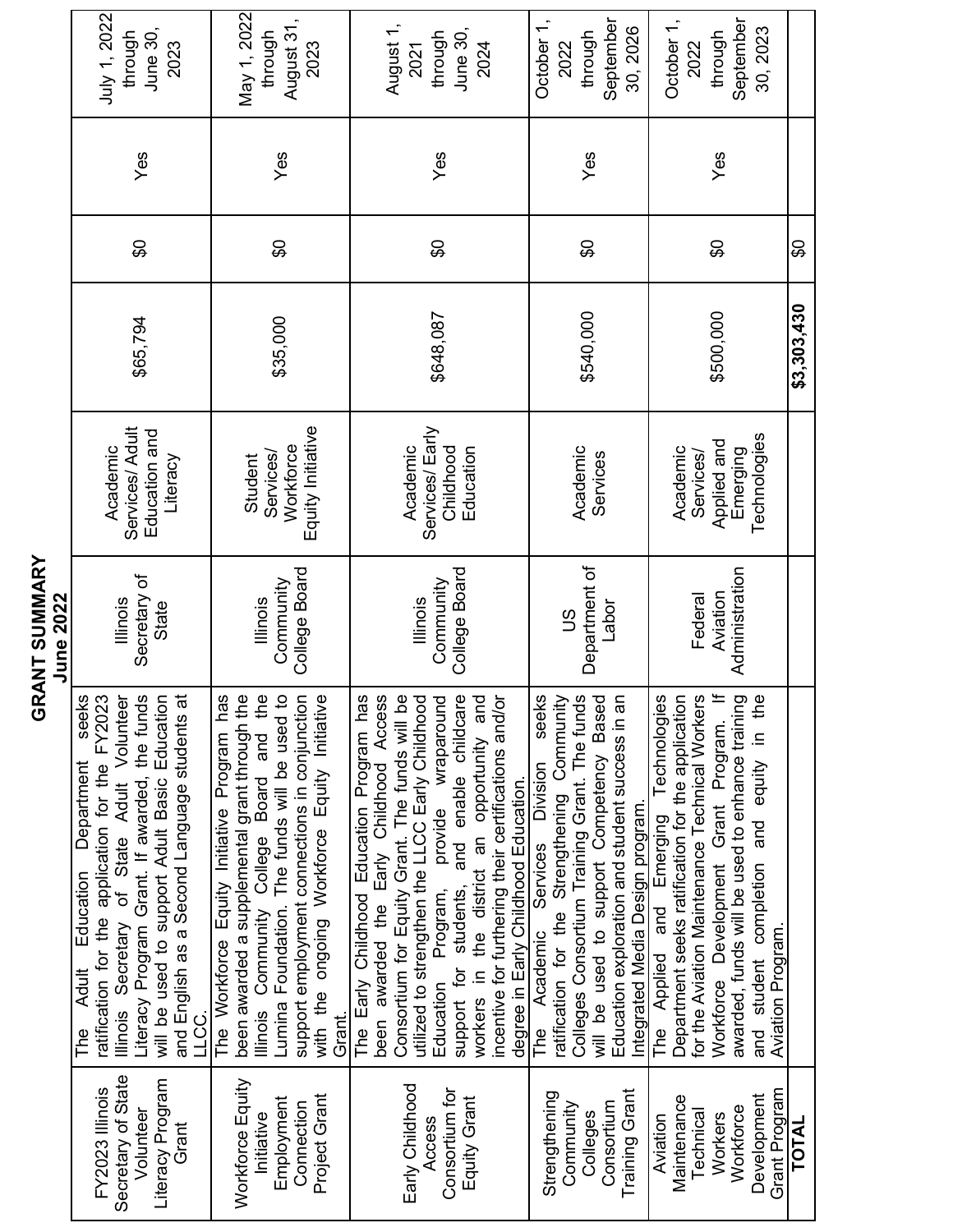- **TO:** Members, LLCC Board of Trustees
- **FROM:** Charlotte J. Warren President
- **SUBJECT:** Renovate Millennium and Lower-level Sangamon Contractor Recommendation
- **DATE:** June 22, 2022

Sealed proposals were requested for the Renovate Millennium and Lower-level Sangamon project. Proposals were received by the Construction Manager's office on May 31st. The scope of the project includes renovating portions of the first and second floors of the Millennium Center and a portion of the lower level of Sangamon Hall.

A tabulation of those proposals are as follows:

| <b>Contractor</b>                                                          | <b>Base Bid</b> | <b>Alternate</b><br><b>Bid #G-1</b><br>(Lower-level<br>Sangamon<br><b>Hall Scope)</b> | <b>Alternate</b><br><b>Bid #M-1</b><br>(Sangamon<br><b>Hall Water &amp;</b><br><b>Air Test and</b><br>Balance) | <b>Alternate</b><br><b>Bid #M-2</b><br>(Millennium<br><b>Center Water</b><br>& Air Test<br>and Balance) |
|----------------------------------------------------------------------------|-----------------|---------------------------------------------------------------------------------------|----------------------------------------------------------------------------------------------------------------|---------------------------------------------------------------------------------------------------------|
| CAD Construction, Inc.<br>Tremont, IL                                      | \$328,300       | \$217,300                                                                             | \$18,450                                                                                                       | \$15,750                                                                                                |
| Johnco Construction, Inc.<br>Mackinaw, IL                                  | \$344,800       | \$156,000                                                                             | \$19,200                                                                                                       | \$16,400                                                                                                |
| <b>R.L. Vollintine</b><br><b>Construction Co., Inc.</b><br>Springfield, IL | \$252,000       | \$120,000                                                                             | \$15,800                                                                                                       | \$13,800                                                                                                |

The following companies were issued bid documents but chose not to submit a proposal: Limbaugh Construction Co. Inc., Granite City, IL.

As required by section 6.4 of the LLCC Board Policy, an advertisement for public bid was published in the Sunday, May 15th, edition of the State Journal Register.

The above proposals are within the project budget established during the project development process.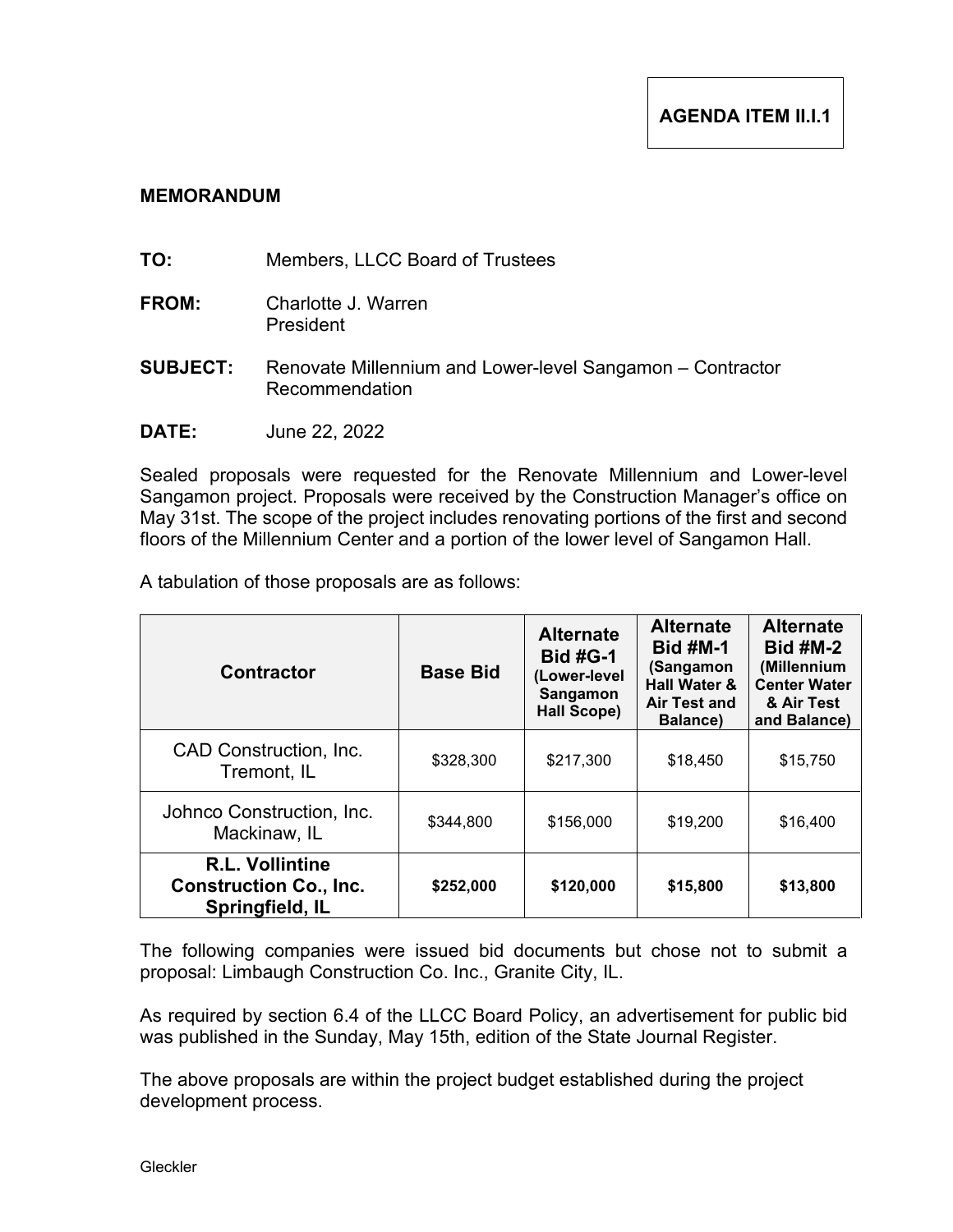# **Budget Impact:**

Total Funds Requested: \$391,500 (\$372,000 Bid Amount + \$19,500 Contingency) Source of Funds: Restricted O & M Projected Revenue: N/A Projected Savings: N/A

# **Student Learning Impact:**

### **How will proposed agenda item impact student learning?**

By improving the physical environment in which instruction, study, administrative and leisure activities take place.

### **How will proposed agenda item be measured?**

This project is measured first by completion within the predetermined budget and time allotted for completion, and then by the satisfaction of the users and stakeholders.

**MOTION: Move to approve the base bid from R.L. Vollintine Construction Co., Inc. in the amount of \$252,000, alternate bid #G-1 in the amount of \$120,000, and to establish a project contingency in the amount of \$19,500, for an aggregate amount of \$391,500 to complete the Renovate Millennium and Lower-level Sangamon Project.**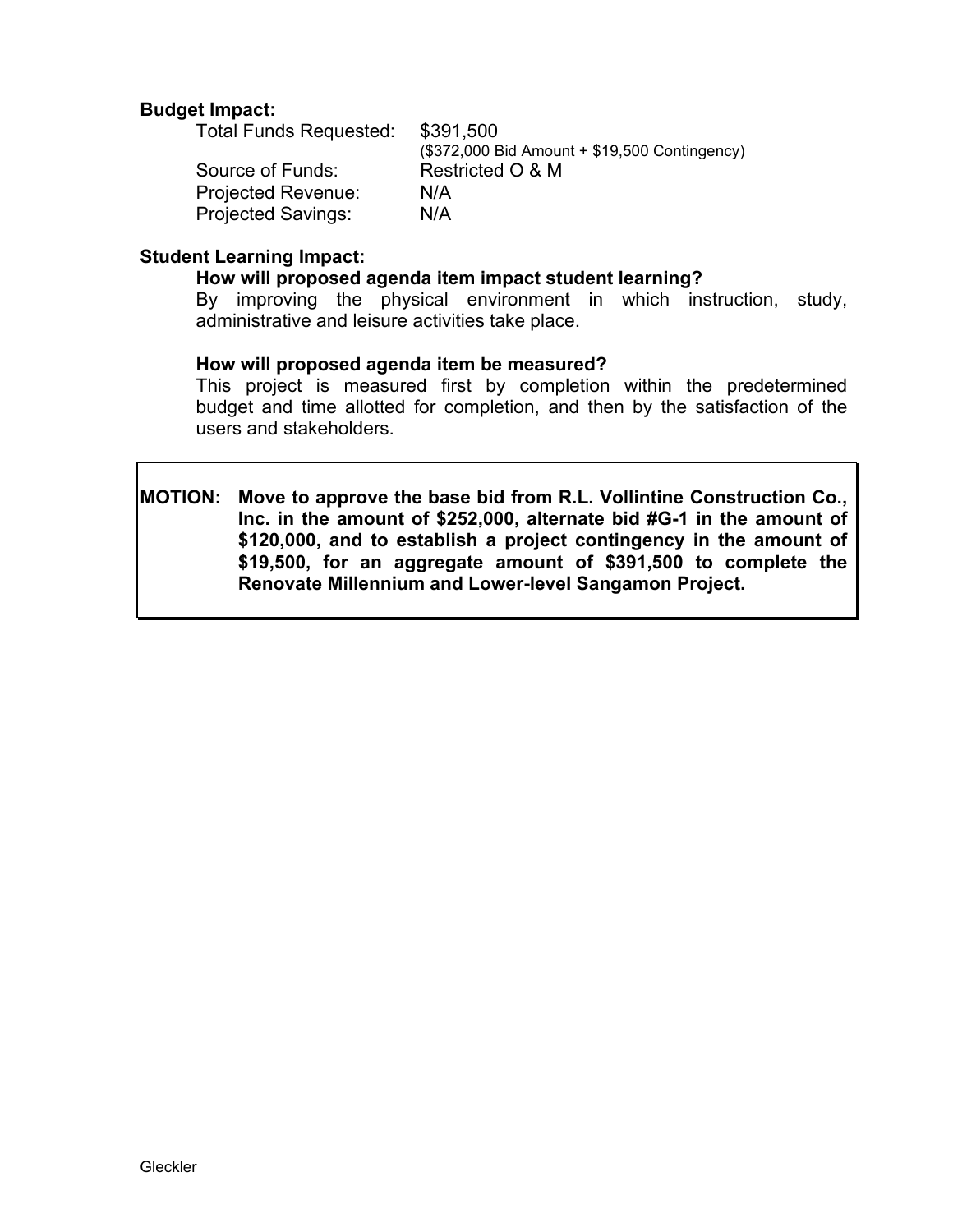- **TO:** Members, LLCC Board of Trustees
- **FROM:** Charlotte J. Warren President
- **SUBJECT:** Water Infiltration Remediation Main Campus Phase 2 Contractor Recommendation
- **DATE:** June 22, 2022

Sealed proposals were requested for the Water Infiltration Remediation Main Campus Phase 2 project. Proposals were received by the Construction Manager's office on June 1<sup>st</sup>. The scope of the project includes base bid scope of replacing exterior doors at Menard Hall and Sangamon Hall to correct water infiltration issues. Alternate bid scope of repairing/replacing masonry and water infiltration issues at Child Development Center. Established project budget does not allow for approval of Alt. Bids G-1 and G-2. This scope will be included in a future PHS project.

A tabulation of those proposals are as follows:

| <b>Contractor</b>                                         | <b>Base Bid</b> | Alt. Bid<br>$#G-1$<br>(CDC Interior) | Alt. Bid<br>$#G-2$<br>(CDC Exterior) |
|-----------------------------------------------------------|-----------------|--------------------------------------|--------------------------------------|
| CAD Construction, Inc.<br>Tremont, IL                     | \$94,400        | \$58,200                             | \$29,300                             |
| <b>Johnco Construction, Inc.</b><br><b>Mackinaw, IL</b>   | \$73,500        | \$38,900                             | \$31,600                             |
| R.L. Vollintine Construction Co., Inc.<br>Springfield, IL | \$86,000        | \$56,000                             | \$32,000                             |

The following companies were issued bid documents but chose not to submit a proposal: Limbaugh Construction Co. Inc., Granite City, IL; Otto Baum Company, Inc., Morton, IL.

As required by section 6.4 of the LLCC Board Policy, an advertisement for public bid was published in the Sunday, May 15, 2022, edition of the State Journal Register.

The above proposals are within the project budget established during the project development process.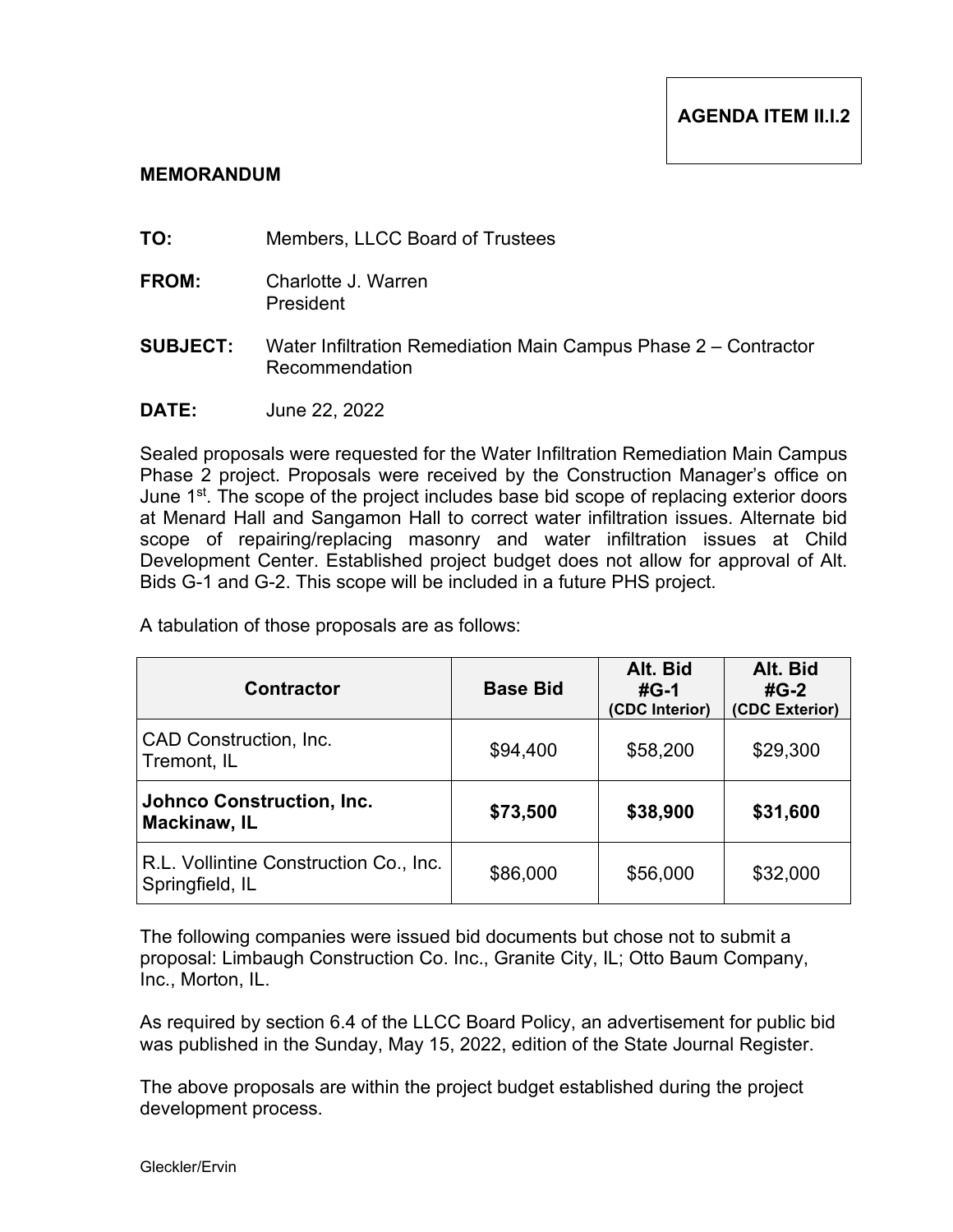# **Budget Impact:**

Total Funds Requested: \$75,500 (\$73,500 Bid Amount + \$2,000 Contingency) Source of Funds: Protection, Health & Safety Projected Revenue: N/A Projected Savings: N/A

# **Student Learning Impact:**

### **How will proposed agenda item impact student learning?**

By improving the physical environment in which instruction, study, administrative and leisure activities take place.

### **How will proposed agenda item be measured?**

This project is measured first by completion within the predetermined budget and time allotted for completion, and then by the satisfaction of the users and stakeholders.

**MOTION: Move to approve the base bid from Johnco Construction, Inc. in the amount of \$73,500 and to establish a project contingency in the amount of \$2,000, for an aggregate amount of \$75,500 to complete the Water Infiltration Remediation Main Campus Phase 2 Project.**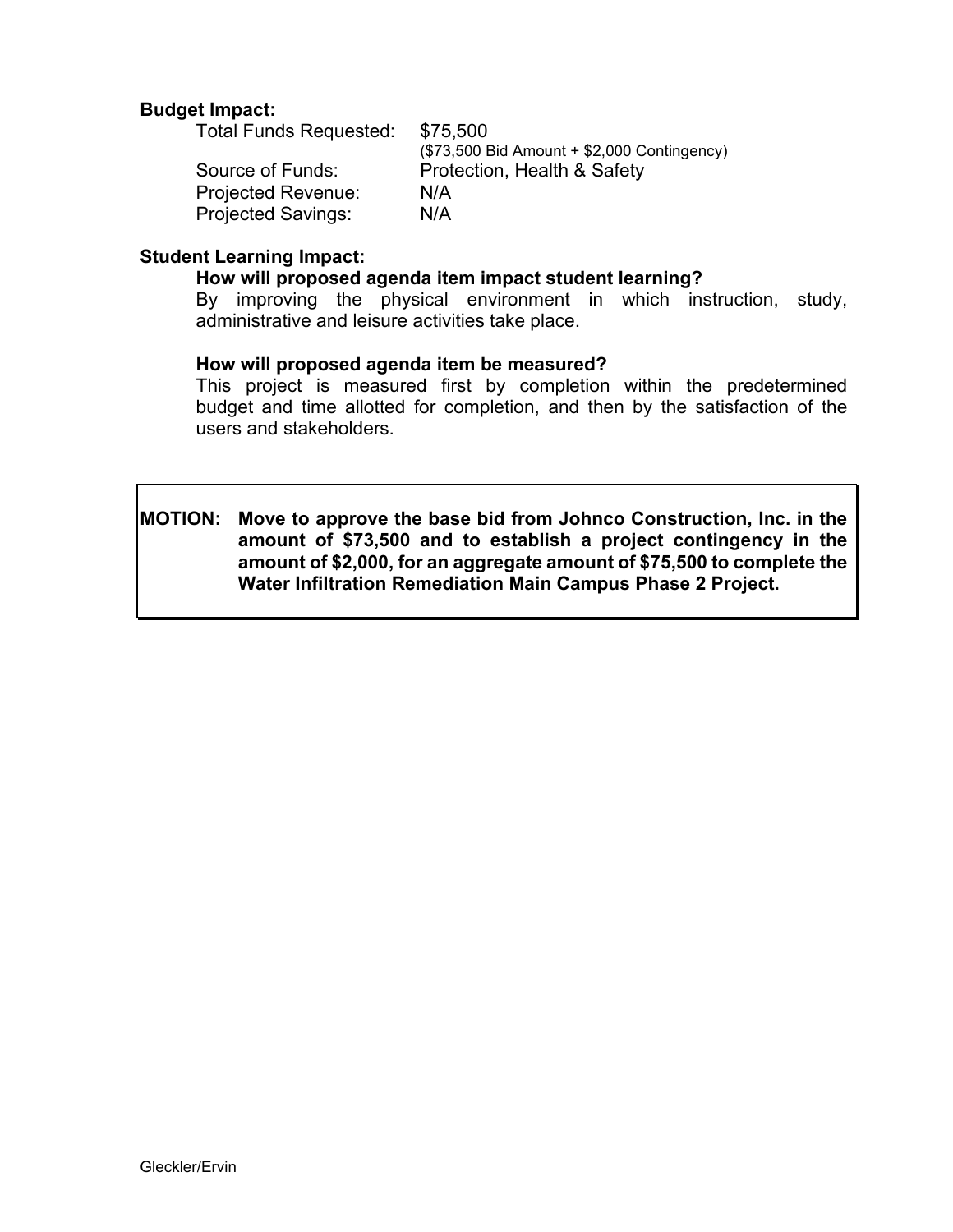- **TO:** Members, LLCC Board of Trustees
- **FROM:** Charlotte J. Warren President
- **SUBJECT:** Modification of Emergency Deferred Maintenance Capital Project for Exterior Door Security Upgrades - Architect Agreement
- **DATE:** June 22, 2022

At the onset of this project, Berners-Schober Associates, Inc. (BSA) entered into an agreement with CDB for preliminary design, budgeting, and schedule work. After scope, budget and schedule were established, a contract modification was necessary to add the remaining design services to BSA's contract including design, bidding, and construction administration.

This project is managed by the Capital Development Board (CDB). The CDB has approved one modification to Berners-Schober Associates, Inc. Agreement. Modification #1, in the amount of \$58,215, is for BSA to provide the remainder of the design, bidding and construction administration services. BSA's total modified agreement amount is \$65,201 which is within the project budget

| <b>Original Agreement Amount</b> | \$6,986  |
|----------------------------------|----------|
| Modification #1                  | \$58,215 |
| <b>Modified Agreement Amount</b> | \$65,201 |

### **Budget Impact:**

| <b>Total Funds Requested:</b> | \$58,215                                   |  |                                        |  |
|-------------------------------|--------------------------------------------|--|----------------------------------------|--|
| Source of Funds:              |                                            |  | Emergency Deferred Maintenance Capital |  |
|                               | Funding and Life, Protection, Safety Funds |  |                                        |  |
| <b>Projected Revenue:</b>     | N/A                                        |  |                                        |  |
| <b>Projected Savings:</b>     | N/A                                        |  |                                        |  |

### **Student Learning Impact:**

### **How will proposed agenda item impact student learning?**

By improving the physical environment in which instruction, study and leisure activities take place.

### **How will proposed agenda item be measured?**

This project will be measured first by completion within the predetermined budget and time allotted for completion, and then by the satisfaction of the users and stakeholders.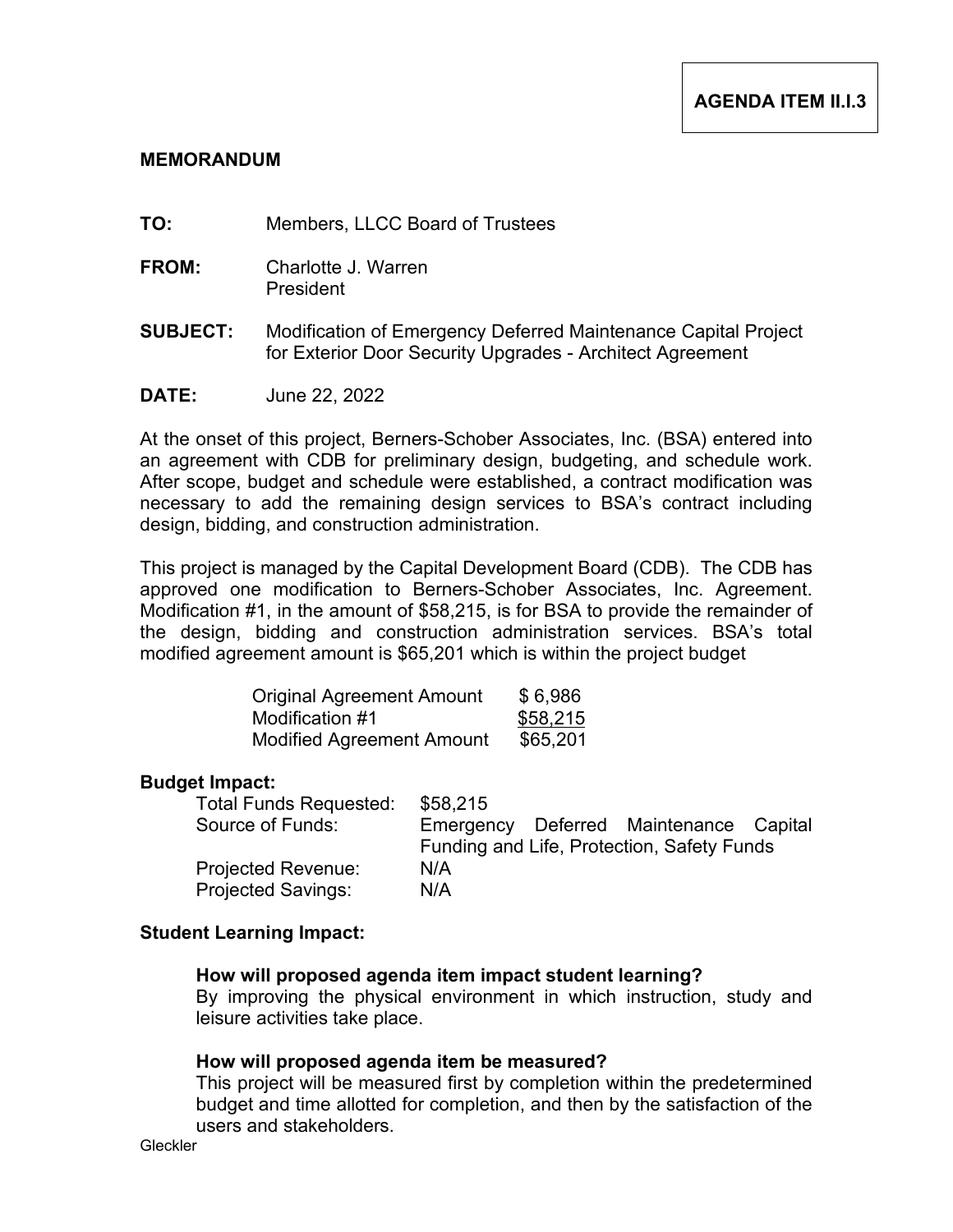**MOTION: Modify the existing agreement with Berners-Schober Associates, Inc. for the Emergency Deferred Maintenance Capital Project for Exterior Door Security Upgrades, for an additional \$58,215.**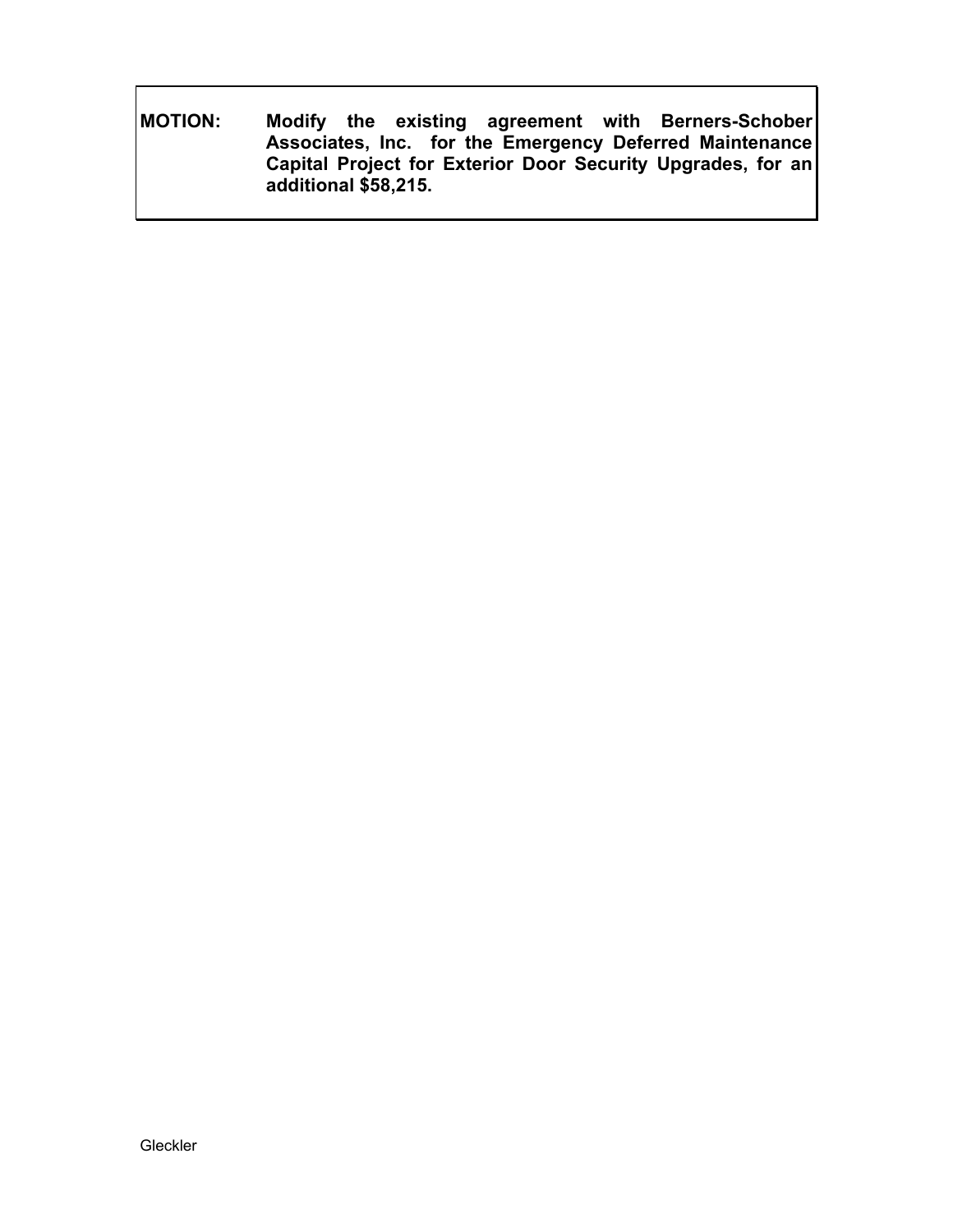- **TO:** Members, LLCC Board of Trustees
- **FROM:** Charlotte J. Warren President
- **SUBJECT:** Medical District Paving Repairs Change Orders
- **DATE:** June 22, 2022

During the course of any construction project, modifications to the agreement are necessary due to undiscovered conditions, existing conditions, or requests from the owner and the recognition that in any set of contract documents there will be the necessity for clarification.

Therefore, in keeping with the policies of the Board of Trustees, the following change orders are submitted for ratification.

| Change<br>Order# | <b>Description</b>                                                       | Cost    |
|------------------|--------------------------------------------------------------------------|---------|
| P-001            | Supply and install new quazite box in concrete<br>island in parking lot. | \$1,530 |
| $P-002$          | Additional asphalt, changing sign poles to black                         | \$6,105 |
|                  | <b>Total Change Orders:</b>                                              | \$7,635 |

| <b>Project Contingency Summary</b>         | <b>Amount</b> |
|--------------------------------------------|---------------|
| Amount of project contingency              | \$10,700      |
| Less previously approved change orders     | \$0           |
| Change order(s) presented for ratification | \$7,635       |
| Less other consultant fees/permits to date | \$0           |
| Amount of contingency remaining            | \$3,065       |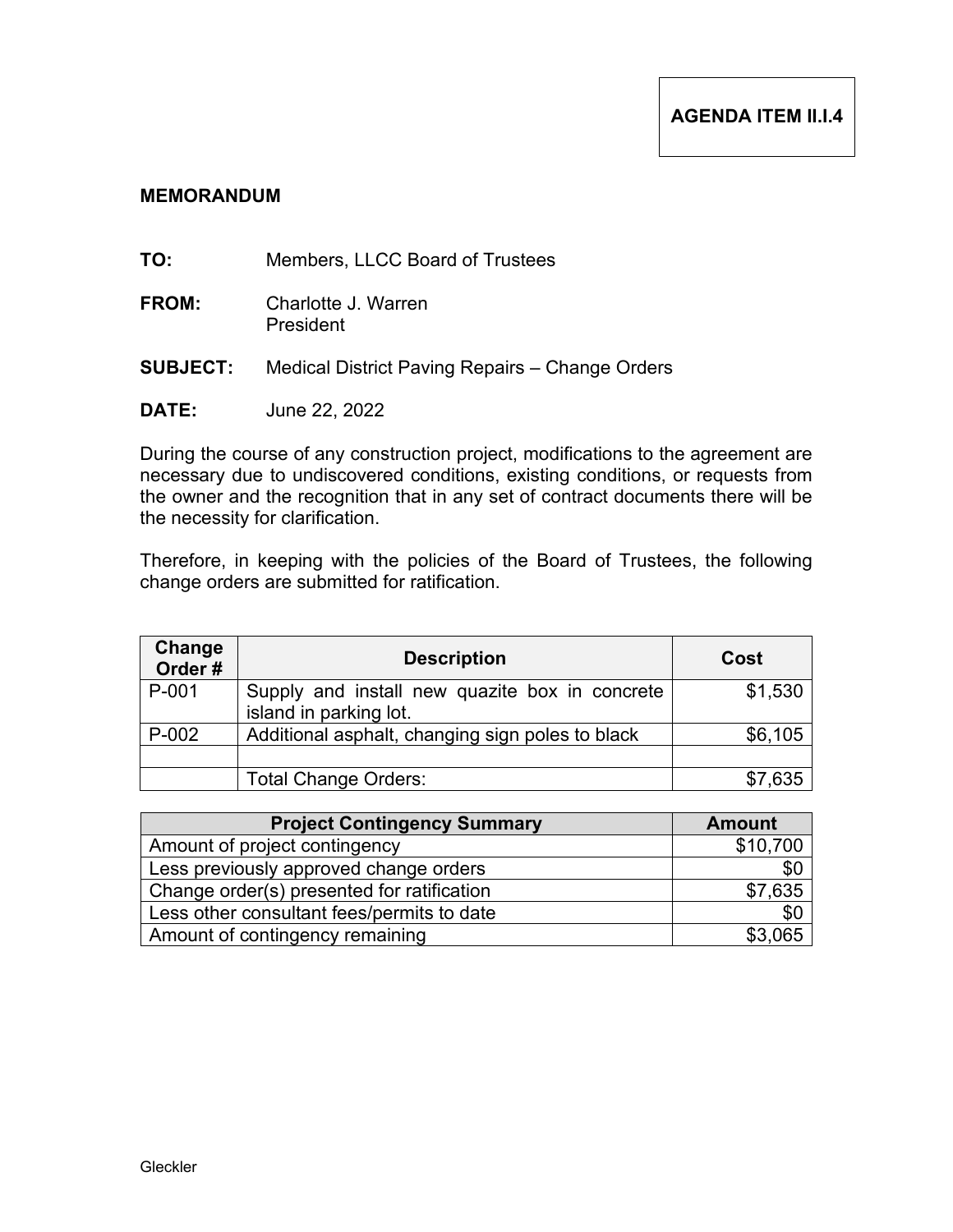# **Budget Impact:**

Total Funds Requested: \$7,635<br>Source of Funds: Protecti Protection, Health, and Safety Projected Revenue: N/A Projected Savings: N/A

# **Student Learning Impact:**

### **How will proposed agenda item impact student learning?**

By improving the physical environment in which instruction, study and leisure activities take place.

### **How will proposed agenda item be measured?**

This project will be measured first by completion within the predetermined budget and time allotted for completion, and then by the satisfaction of the users and stakeholders.

# **MOTION: Move to ratify the listed change orders in the amount of \$7,635 for the Medical District Paving Repairs project as presented.**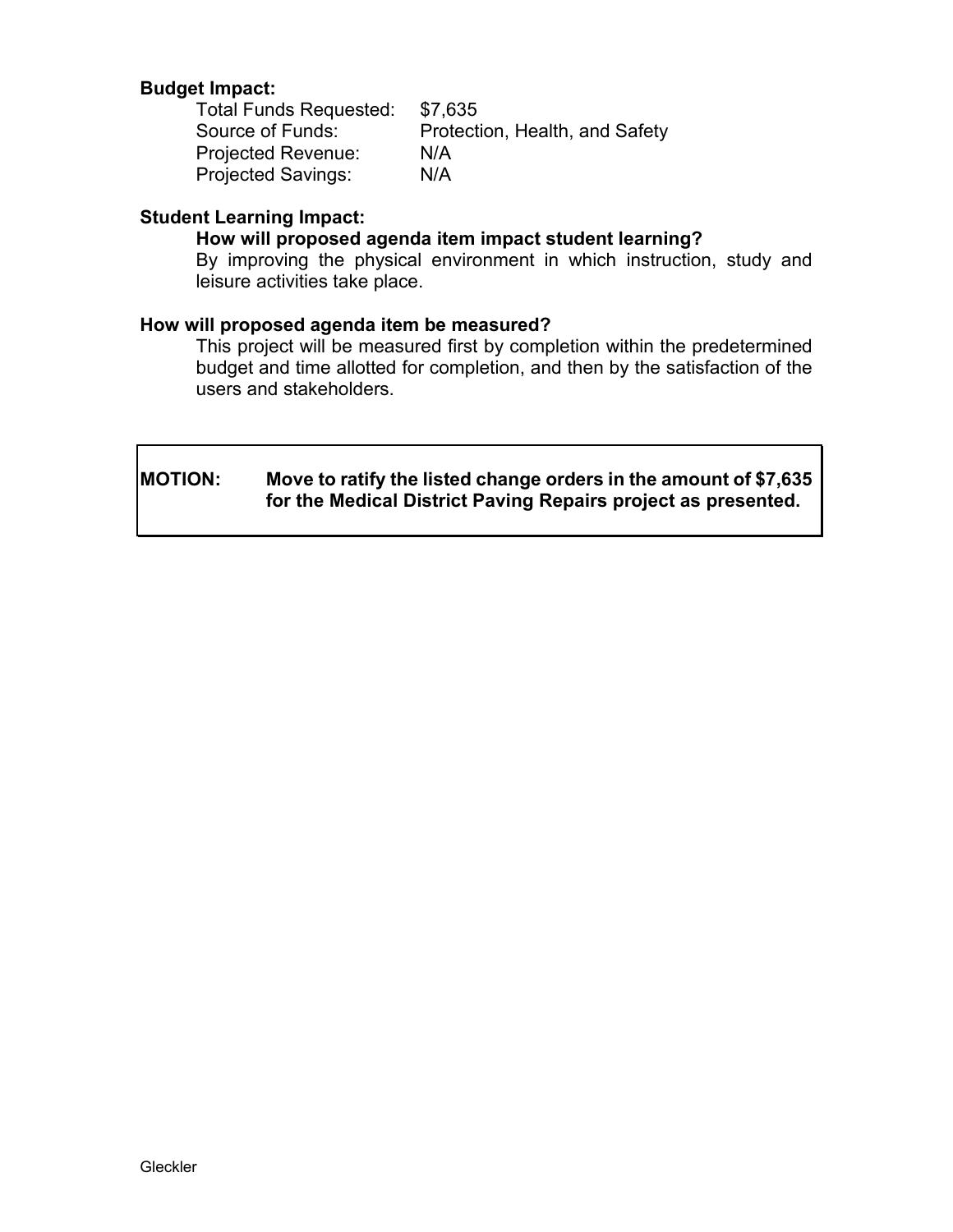*III. Action Agenda*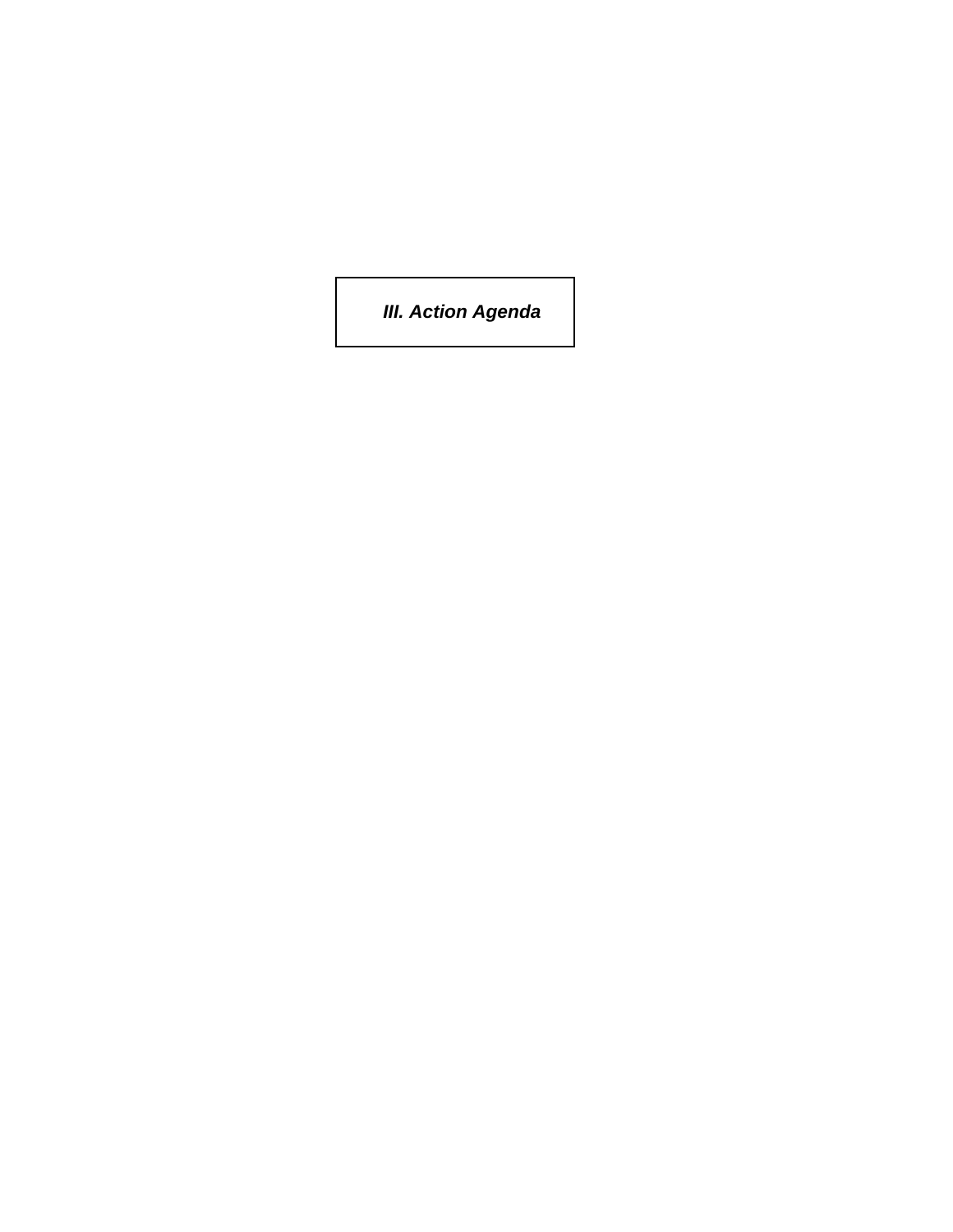| TO:             | Members, LLCC Board of Trustees                                |
|-----------------|----------------------------------------------------------------|
| <b>FROM:</b>    | Charlotte J. Warren<br>President                               |
| <b>SUBJECT:</b> | Revision to Board Policy 4.4 – Customized/Contractual Training |
| <b>DATE:</b>    | June 22, 2022                                                  |

The following is a proposed revision to Board Policy 4.4 – Customized/Contractual Training.

### *Policy Statement:*

*The College shall seek to establish contractual relationships with business and industry within the District and beyond, where authorized, for customized the training of employees. workers within that business or industry. Such training may be customized to fit the specific training needs of the business or industry. The Contracts shall, through a combination of state assistance (if any), tuition/fee charges, and assessment of charges to the business or industry, be structured to meet the expenses of offering the class or program.* 

This change was presented last month for a first reading and is submitted for Board approval this evening.

# MOTION: Move to approve revisions to Board Policy 4.4 **Customized/Contractual Training.**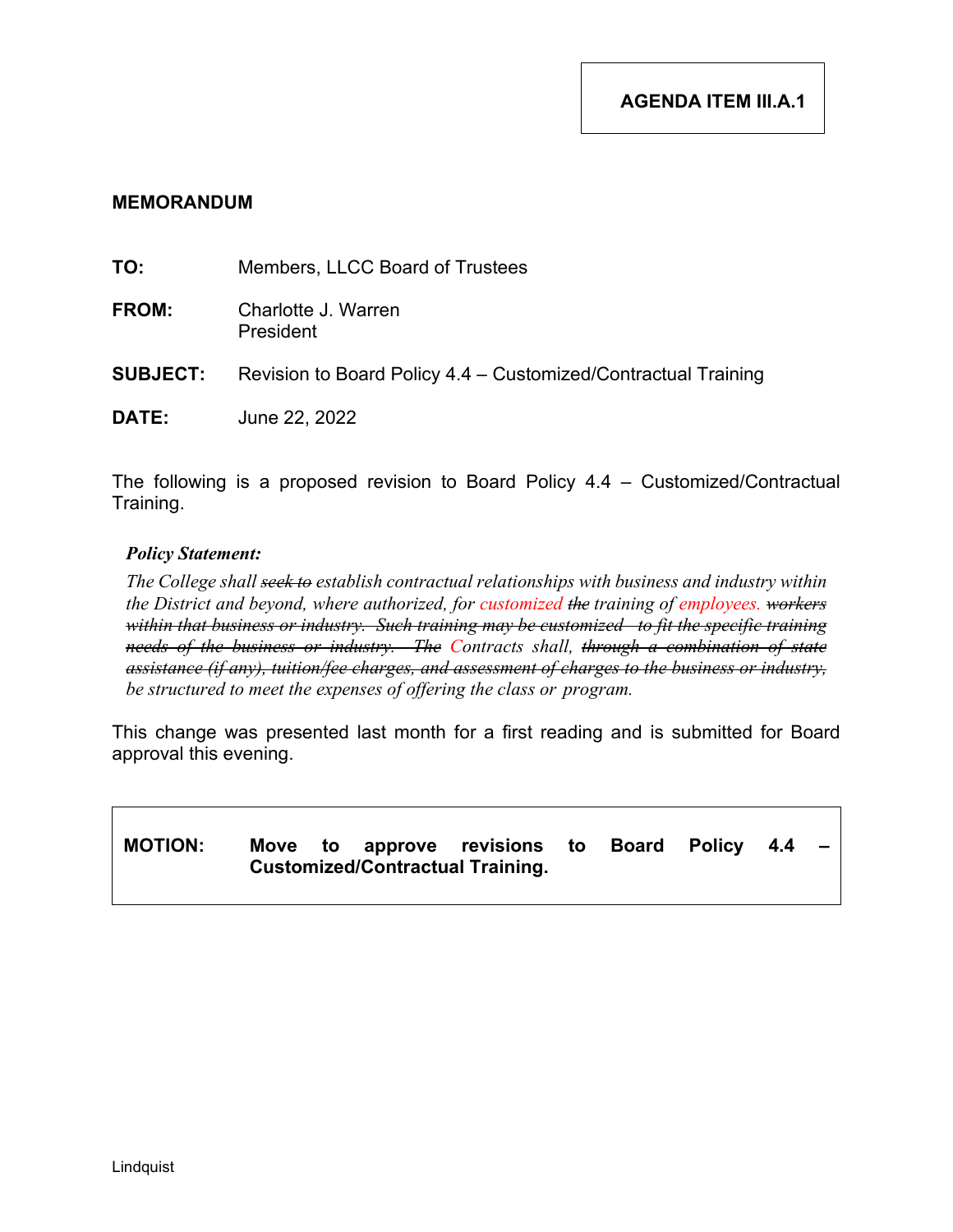| TO:             | Members, LLCC Board of Trustees                         |
|-----------------|---------------------------------------------------------|
| <b>FROM:</b>    | Charlotte J. Warren<br>President                        |
| <b>SUBJECT:</b> | Revision to Board Policy 4.6 – Degrees and Certificates |
| <b>DATE:</b>    | June 22, 2022                                           |

The following is a proposed revision to Board Policy 4.6 – Degrees and Certificates

### *Policy Statement:*

*The College shall award the following degrees and certificates:* 

- \* *Associate in Arts\**
- \* *Associate in Science\**
- \* *Associate in Engineering Science\**
- \* *Associate in Fine Arts\**
- \* *Associate in Arts in Teaching\**
- \* *Associate in General Education*
- \* *Associate in Applied Science*
- \* *Certificate of Achievement*
- \* *Certificate of Completion*

### *\*Transfer Degree*

*Students may earn multiple degrees and multiple certificates at Lincoln Land Community College. Any combination of degrees and certificates shall be acceptable, except that only one transfer degree from each of the above categories may be taken. In order for a student to earn an additional degree, he or she must successfully complete a minimum of 20 semester hours of credit beyond those required for the most recent degree earned.*

This change was presented last month for a first reading and is submitted for Board approval this evening.

# **MOTION: Move to approve the revision to Board Policy 4.6 - Degrees and Certificates.**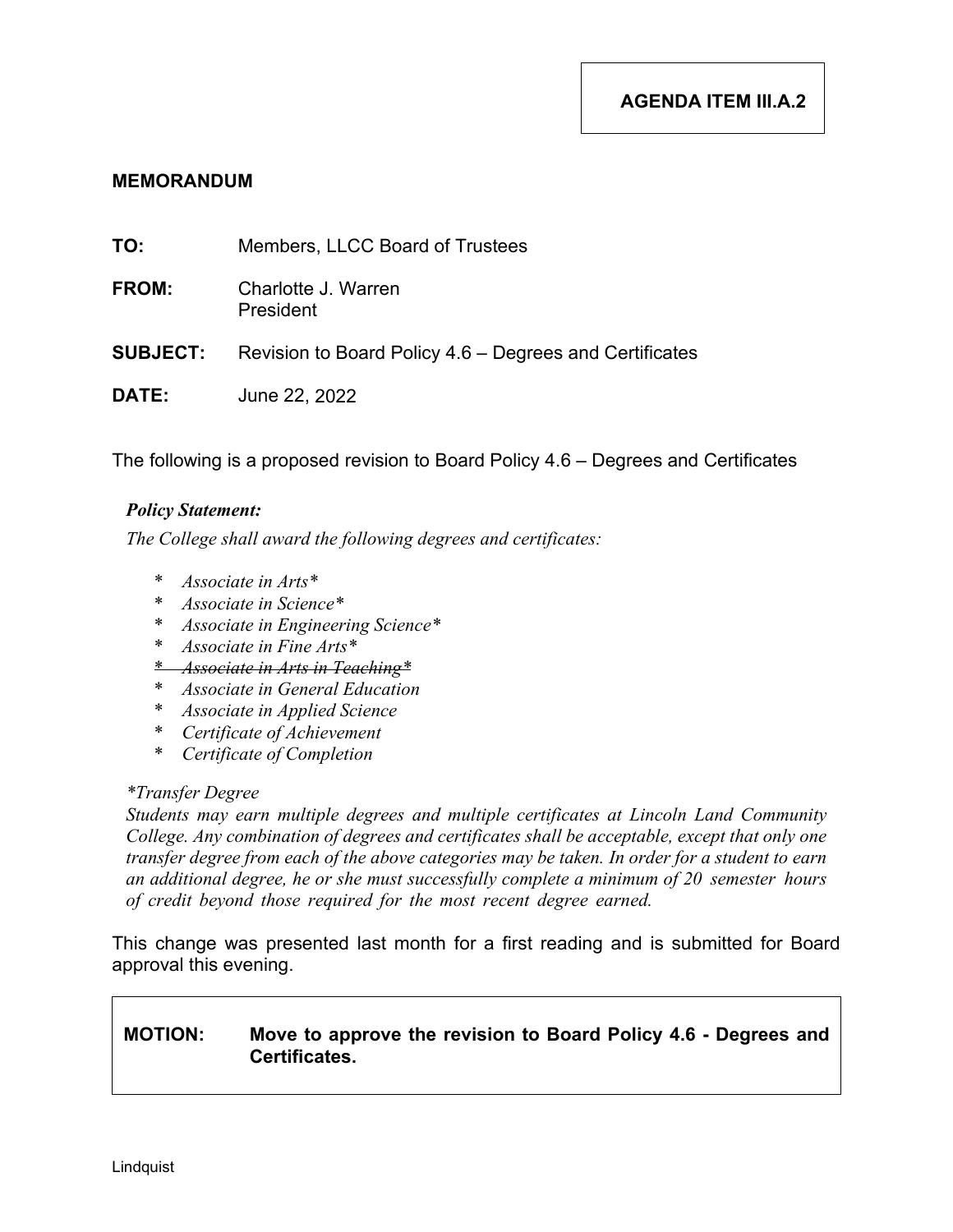**TO:** Members, LLCC Board of Trustees

- **FROM:** Charlotte J. Warren President
- **SUBJECT:** Revision to Board Policy 5.15 Tuition Rates for Students Attending Other Education Institutions Within the District
- **DATE:** June 22, 2022

The following is a proposed change to Board Policy 5.15 – Tuition Rates for Students Attending Other Education Institutions Within the District

*Policy Statement: In accordance with the Act\*, Illinois residents who are not classified as residents of the Lincoln Land Community College district shall qualify for in-district tuition rates for a particular term if they are also enrolled in at least 12 semester hours at another regionally accredited post-secondary institution within the district or enrolled full-time at a residential secondary institution within the LLCC district or, alternatively, if they are enrolled concurrently at LLCC and another institution as described above with a combined course load of at least 12 hours. The in-district tuition rate shall also apply to summer terms if the person was enrolled in at least 12 semester hours and/or classified as a full-time student at an eligible institution the previous spring or can document subsequent enrollment at an eligible institution for the fall term.* 

*Policy Statement: In accordance with the Act\*, individuals who are considered out of district or out of state residents shall qualify for in-district tuition if they are enrolled full time at a residential secondary or regionally accredited post-secondary educational institution located within the college district. Legal Citations: \*Public Community College Act 110 ILCS 805/6-4 \*Administrative Rules of the Illinois Community College Board 1501.505*

This change was presented last month for a first reading and is submitted for Board approval this evening.

# **MOTION: Move to approve revisions to Board Policy 5.15 – Tuition Rates for Students Attending Other Education Institutions Within the District.**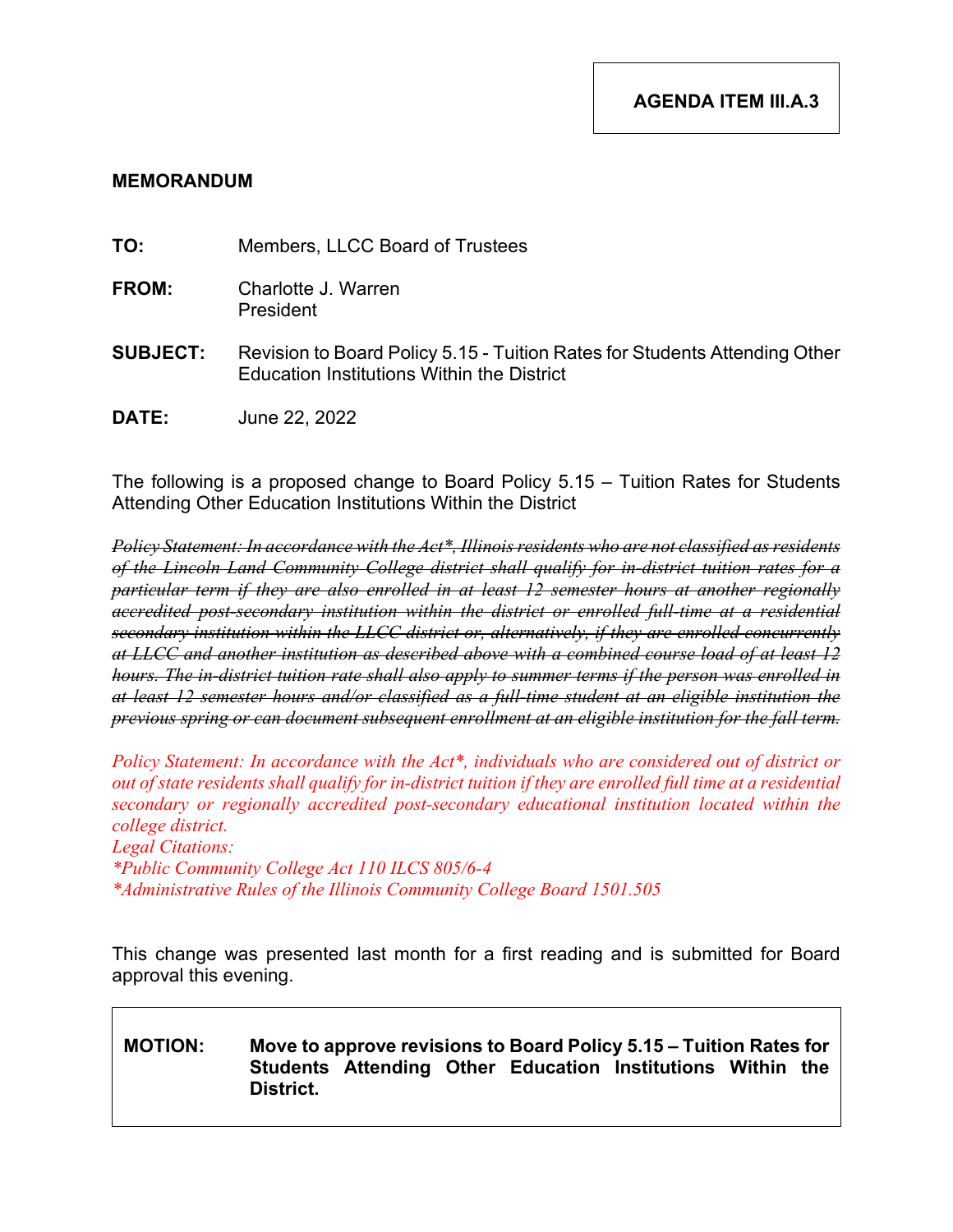*IV. Information Items*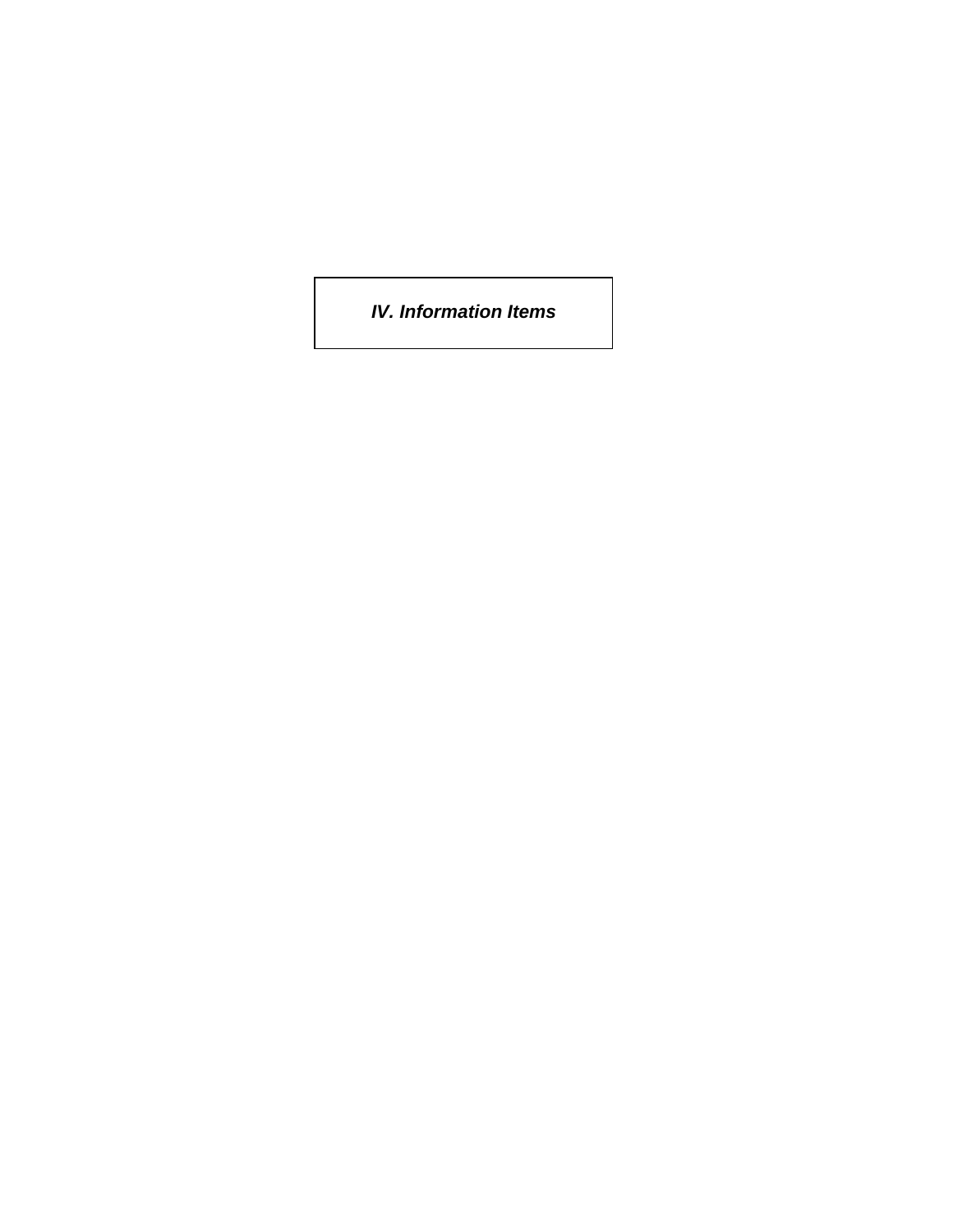# **AGENDA ITEM IV.A.3.a**

# **MEMORANDUM**

**TO:** Members, LLCC Board of Trustees

- **FROM:** Charlotte J. Warren President
- **SUBJECT:** Position Vacancies and Hires
- **DATE:** June 22, 2022

# **POSITION VACANCIES**

### **Classified**

Administrative Assistant to the Dean, Workforce Institute (FT) Bookstore Stockroom Technician (FT) Education Service Representative, LLCC Jacksonville (PT) Grounds Maintenance Worker (FT) IT Trainer/Technical Writer (FT) Mechanical Maintenance Technician (FT) Program Assistant, Student Life (FT) Program Assistant, Student Success (FT)

### **Professional**

Early Childhood Education Advocate (FT) Employee Benefits & Retention Coordinator (FT) IT Project Manager (FT) Student Records Evaluator (FT) Systems Administrator I (FT)

### **Administrator**

Dean, Natural and Agricultural Sciences (FT) Dean, Social Sciences & Business (FT) Director, Community Education (FT) Director, IT Development (FT) Program Director, Construction Trades (FT) Program Director, Industrial Maintenance and Electrical (FT) Program Director, Occupational Therapy Assistant (FT) Vice President, Student Services (FT)

### **Faculty**

Computer Science Instructor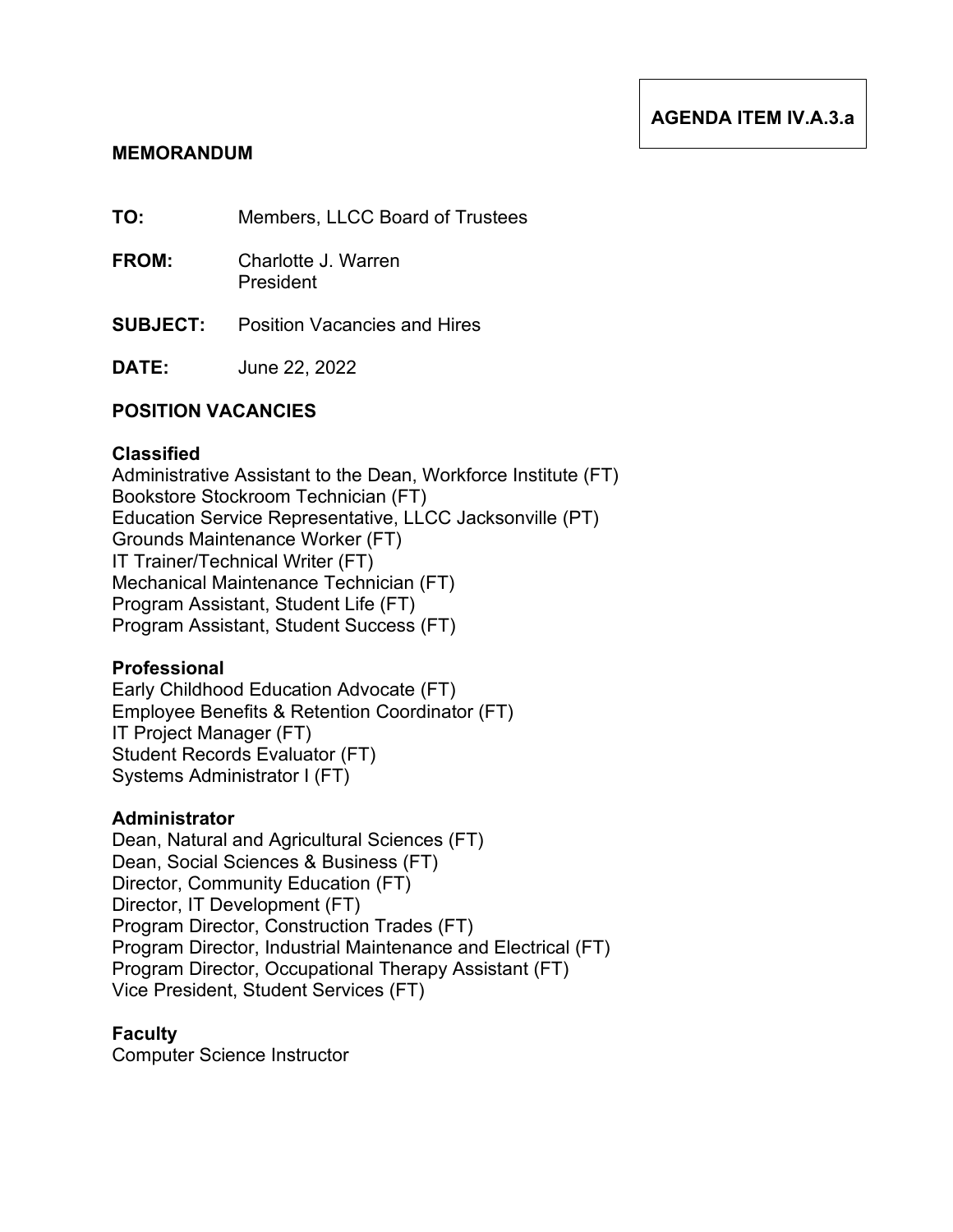| <b>NEW HIRES</b><br>Daniel Patterson         | <b>Police Officer</b>   | 06/01/22 |
|----------------------------------------------|-------------------------|----------|
| <b>PROMOTIONS</b><br><b>Fabiola Gonzalez</b> | Student Success Coach I | 06/06/22 |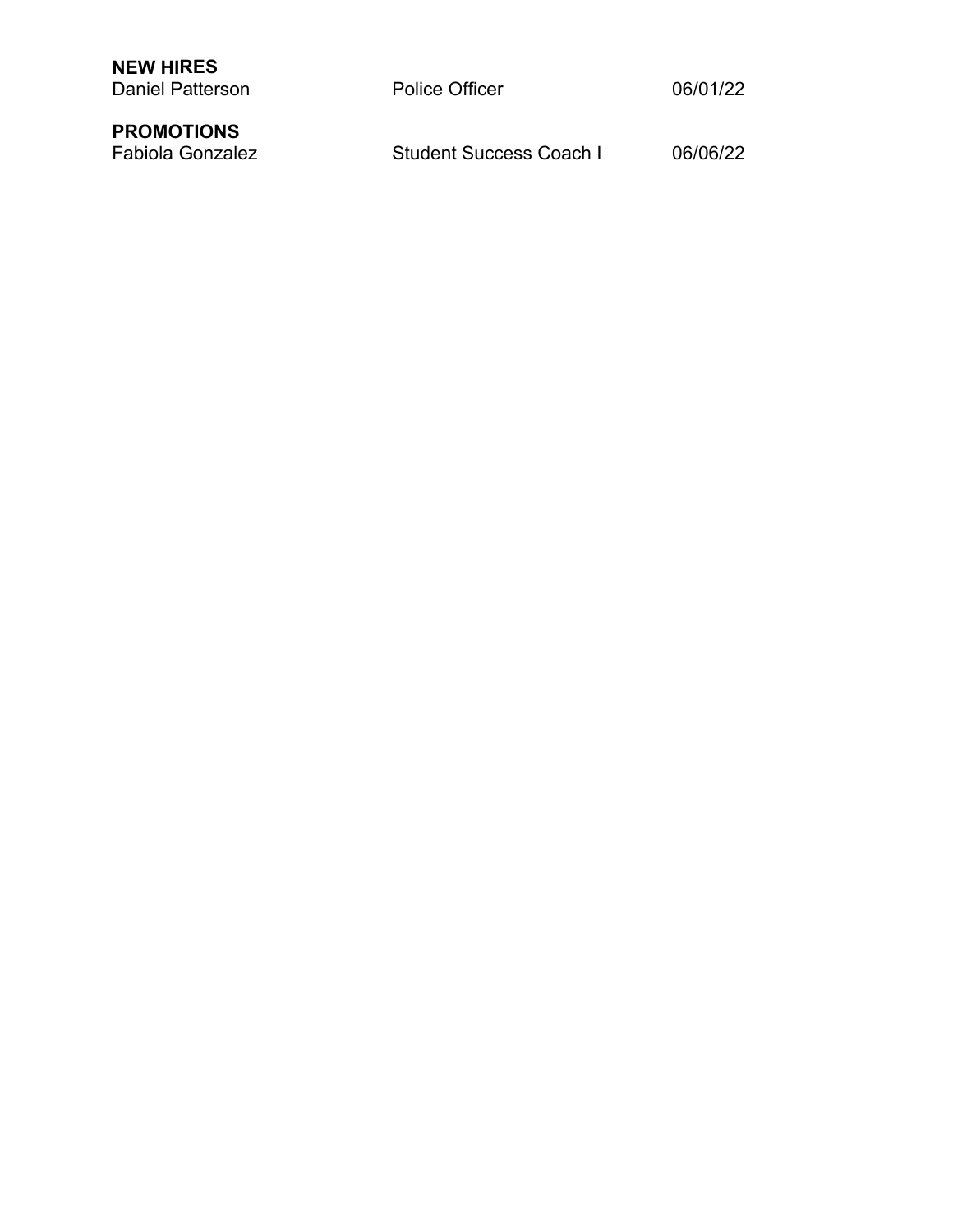- **TO:** Members, LLCC Board of Trustees
- **FROM:** Charlotte J. Warren President
- **SUBJECT:** Construction Progress Update

**DATE:** June 22, 2022

*Attached is the current Construction Project Status Report for LLCC. It includes all projects that are currently underway, projects that have formal plans and available funding but are not yet underway, and projects that have been requested*  for state funding but have no formal plans or available funding. The following *information is intended to provide a brief overview of the progress of each of the projects since the previous Board Meeting:*

### **PHS Projects – FY21**

### **Main Campus Exterior Lighting Upgrades Phase 1**

This project is substantially complete. We are awaiting closeout documents.

### **Security Camera Updates Phase 2**

The project is under way. Due to long lead times for cameras, we anticipate work to re-start in August/September 2022.

### **Water Infiltration Remediation Main Campus Phase 2**

Our recommendation is before you tonight.

### **Wayfinding Phase 2**

This project is 90% complete. Weather has delayed installation efforts at Litchfield.

### **PHS Projects – FY22**

**Main Campus Exterior Lighting Upgrade Phase 2** The project is under way.

**Medical District Lighting, Flooring, Water Infiltration** The project is under way.

**Medical District Paving Repairs**  This project is complete.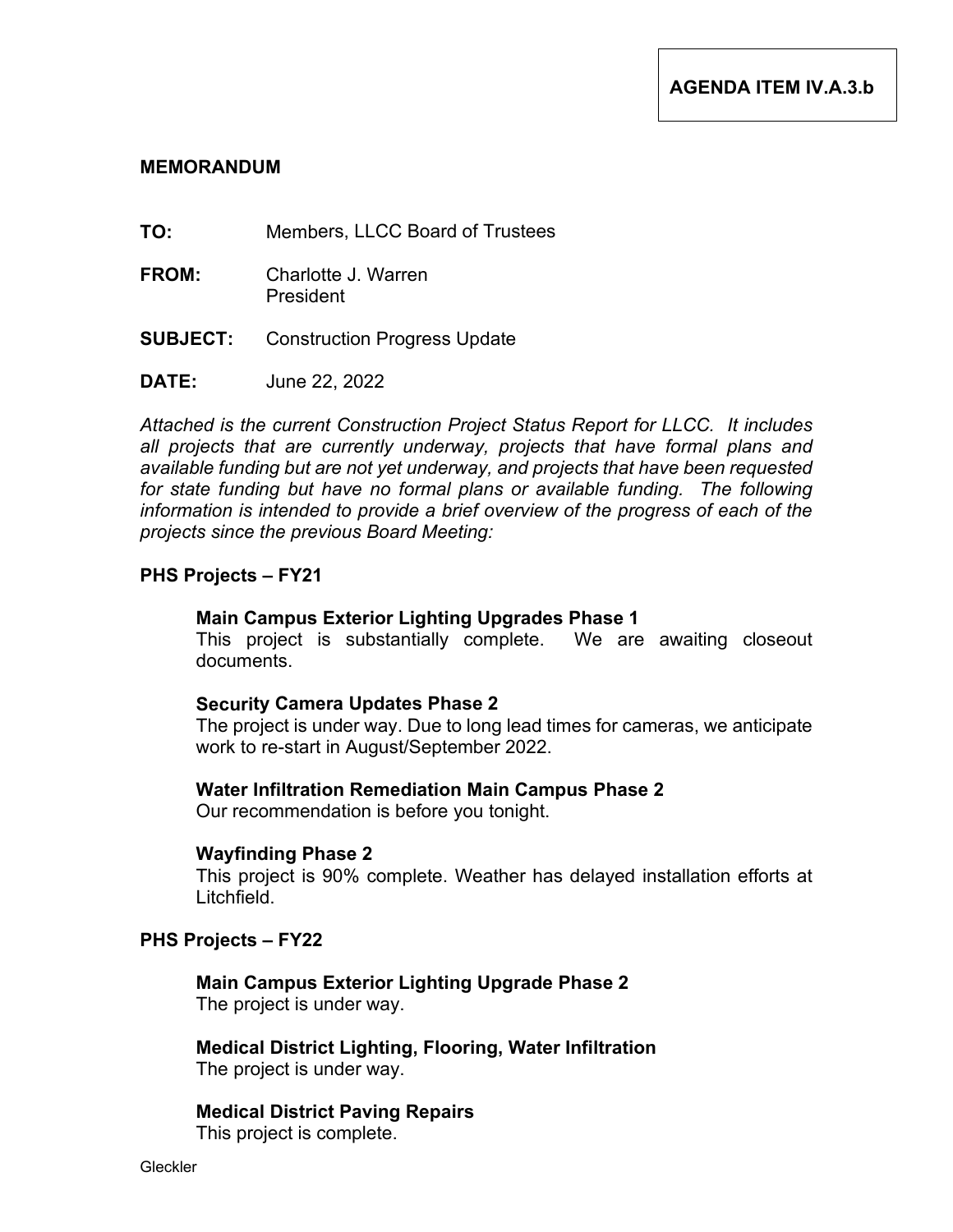# **Sangamon Hall Chiller Repairs and Upgrades**

We are confirming scope needs with Facilities and anticipate the work to begin later this Summer.

# **FY22 Small Projects**

# **Aviation Hangar Floor Coating**

The project is under way.

# **Jacksonville Office Renovations**

This project is substantially complete. We are awaiting closeout documents.

# **Renovation of Microbiology Lab in Sangamon 2313**

The project is under way.

# **Deferred Maintenance Capital Project (CDB Managed)**

# **Generators for South Side of Main Campus**

The project is under way. Due to long lead times for generators, we anticipate work to start later this Summer in preparation for generators to arrive in Fall 2022.

# **Exterior Door Security Upgrades**

Project scope review is ongoing. CDB will set the schedule for bidding and project award (anticipated to be in Fall 2022).

# **2019 Bond/Kreher Farm Perpetual Charitable Trust**

# **Agriculture Classroom and Lab Building**

Phase 2 – The project remains approximately 99% complete. We are awaiting closeout documents.

# **LLCC/Memorial Nursing Education Partnership Gift**

### **Nursing Renovation at Montgomery Hall**

This project is substantially complete. We are awaiting closeout documents.

# **Capital Renewal Project**

### **Renovate and Expand Student Services (CDB Managed)**

Project design is ongoing. CDB will set the schedule for bidding and project award (anticipated to be in Summer/Fall 2022).

# **Illinois Green Economy Network (IGEN) Project**

**Litchfield Interior Lighting Upgrades** This project is complete.

# **Electronic Vehicle Charging Stations at Workforce**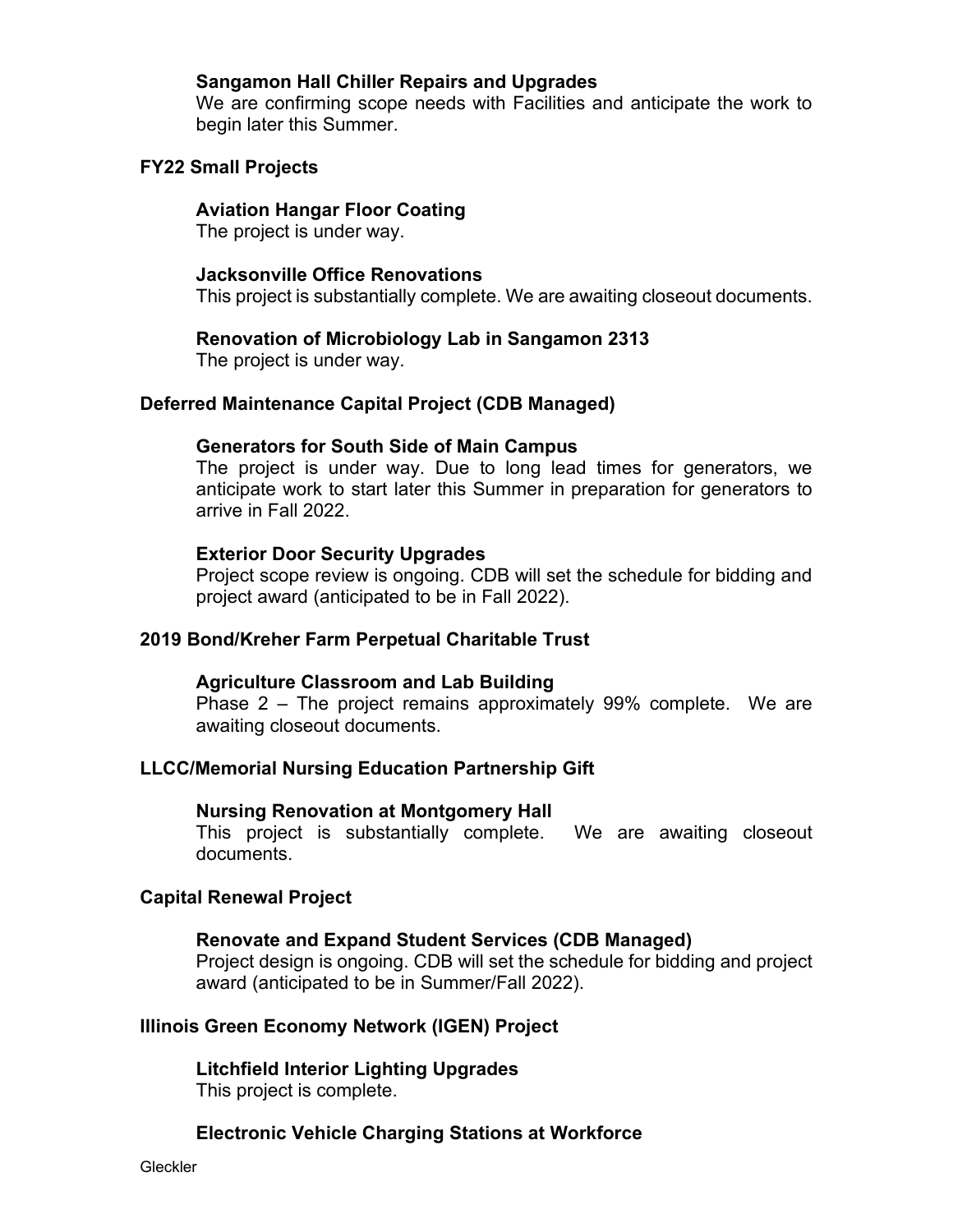This project is complete.

# **Infrastructure**

# **Main Campus & Child Development Center Paving Repairs**

This project is complete. We are awaiting closeout documents.

### **Restricted O & M**

# **Renovate Millennium and Lower-level Sangamon**

Our recommendation is before you tonight.

# **Foundation**

# **Kreher Greenhouse – (Informational Item)**

We are working with the Foundation for the construction of a new teaching greenhouse behind Kreher. This project will be funded and administered by the Foundation. We will give monthly updates as part of the Construction Progress update. Currently we are in the programming/design phase, and we anticipate soliciting proposals later this Summer.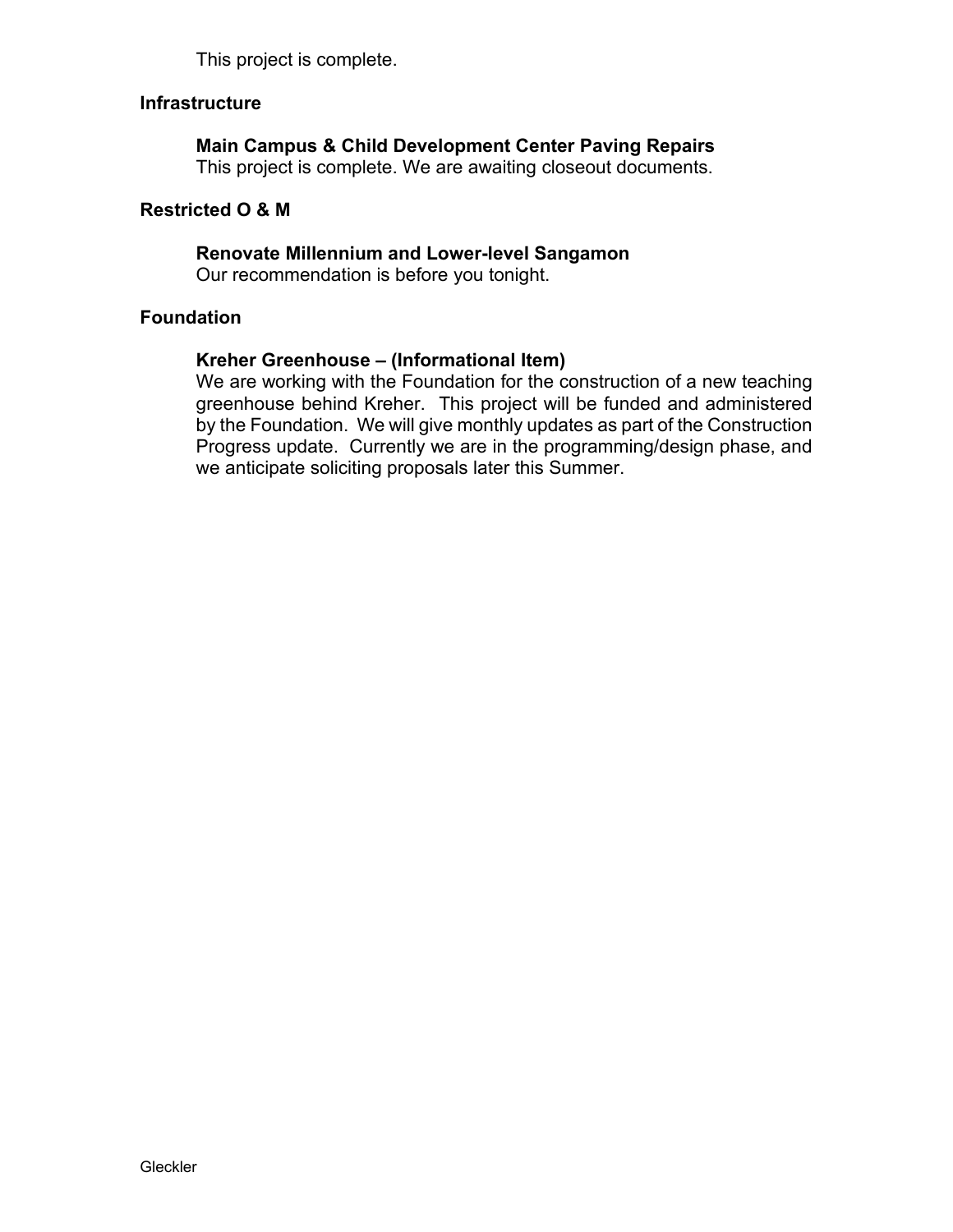**AGENDA ITEM IV.A.5.a**

# **AGENDA MASTER CALENDAR**

| <b>JULY 2022</b><br>FY23 Tentative Budget<br>Board Meeting 7/27/22<br>$\bullet$            | <b>AUGUST 2022</b><br>Board Meeting 8/24/22<br>$\bullet$                                                                                                                 | <b>SEPTEMBER 2022</b><br><b>Budget Adoption/Public</b><br>$\bullet$<br>Hearing<br><b>Fall Adjunct Faculty Listing</b><br>$\bullet$<br>Board Meeting 9/28/22<br>$\bullet$                         | <b>OCTOBER 2022</b><br>• Financial Audit Review<br>• PHS Projects<br>• Board Meeting 10/26/22                                                                                                                          |
|--------------------------------------------------------------------------------------------|--------------------------------------------------------------------------------------------------------------------------------------------------------------------------|--------------------------------------------------------------------------------------------------------------------------------------------------------------------------------------------------|------------------------------------------------------------------------------------------------------------------------------------------------------------------------------------------------------------------------|
| <b>NOVEMBER 2022</b><br>Board Meeting 11/16/22                                             | <b>DECEMBER 2022</b><br>Adopt CY22 Property Tax<br>$\bullet$<br>Levy<br>Board Meeting 12/12/22<br>$\bullet$                                                              | <b>JANUARY 2023</b><br><b>Spring Adjunct Faculty</b><br>$\bullet$<br>Listing<br><b>General Obligation</b><br>$\bullet$<br>Alternate Bond Levy<br>Abatement<br>Board Meeting 1/25/23<br>$\bullet$ | FEBRUARY 2023<br>Sabbatical Leaves<br>$\bullet$<br>Approval of Faculty<br>$\bullet$<br>Positions<br>Faculty Tenure &<br>$\bullet$<br>Continuing<br>Employment<br>Recommendations<br>Board Meeting 2/22/23<br>$\bullet$ |
| <b>MARCH 2023</b><br><b>Administrative Positions</b><br>Board Meeting 3/22/23<br>$\bullet$ | <b>APRIL 2023</b><br>Seating of Student Trustee<br>$\bullet$<br>Foundation Gala 4/29/23<br>$\bullet$<br><b>Student Recognition</b><br>$\bullet$<br>Board Meeting 4/26/23 | <b>MAY 2023</b><br><b>Employee Recognition</b><br>$\bullet$<br>Commencement 5/12/23<br>$\bullet$<br>Board Meeting 5/24/23<br>$\bullet$                                                           | <b>JUNE 2023</b><br>Summer Adjunct<br>$\bullet$<br><b>Faculty Listing</b><br><b>Budget Workshop</b><br>$\bullet$<br>Board Meeting 6/28/23                                                                              |